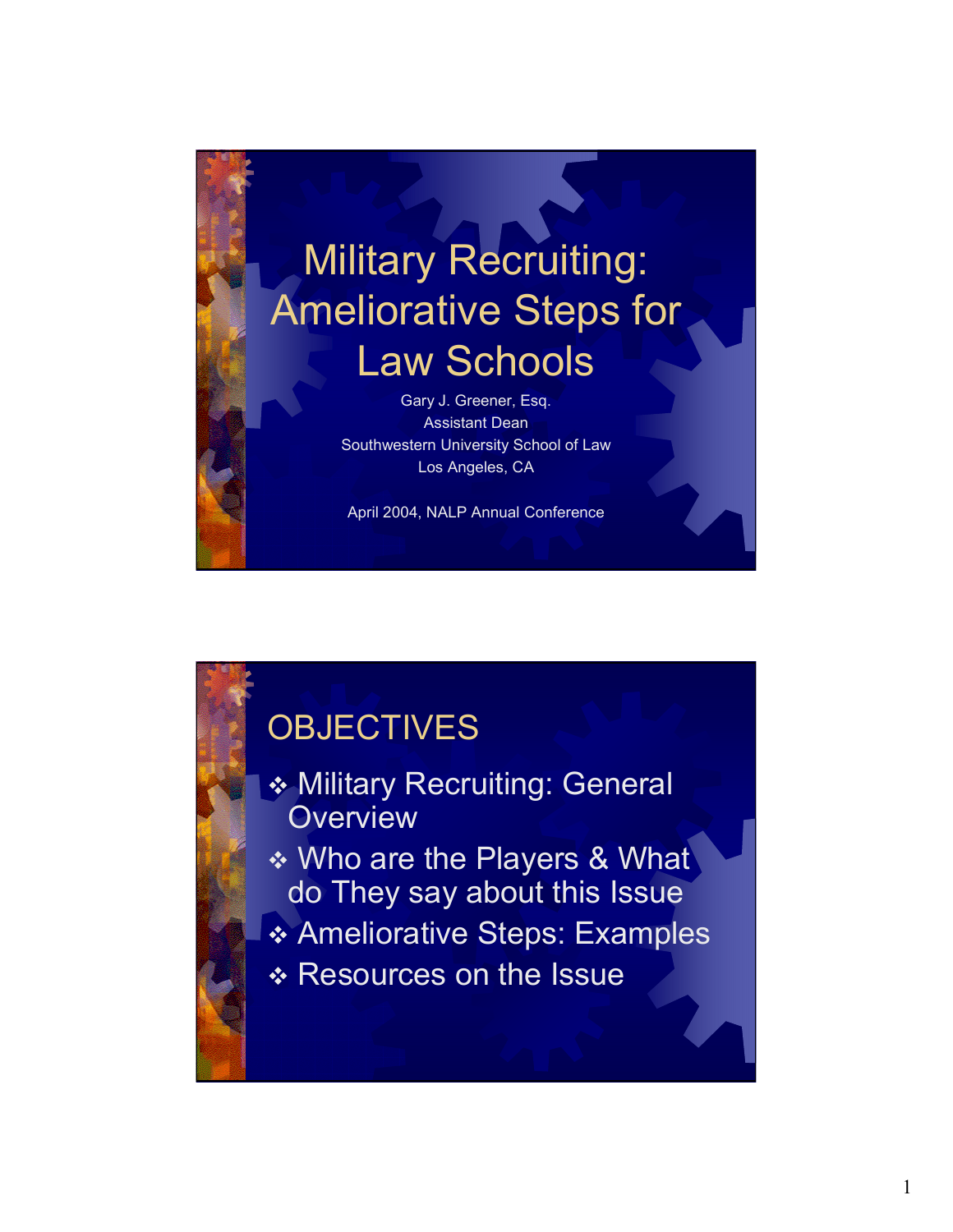# What We Won't Cover

¾No in Depth Debate on the Solomon Amendment

¾Focus on Reaction (*Amelioration*) and Not the Cause (Solomon Amendment)

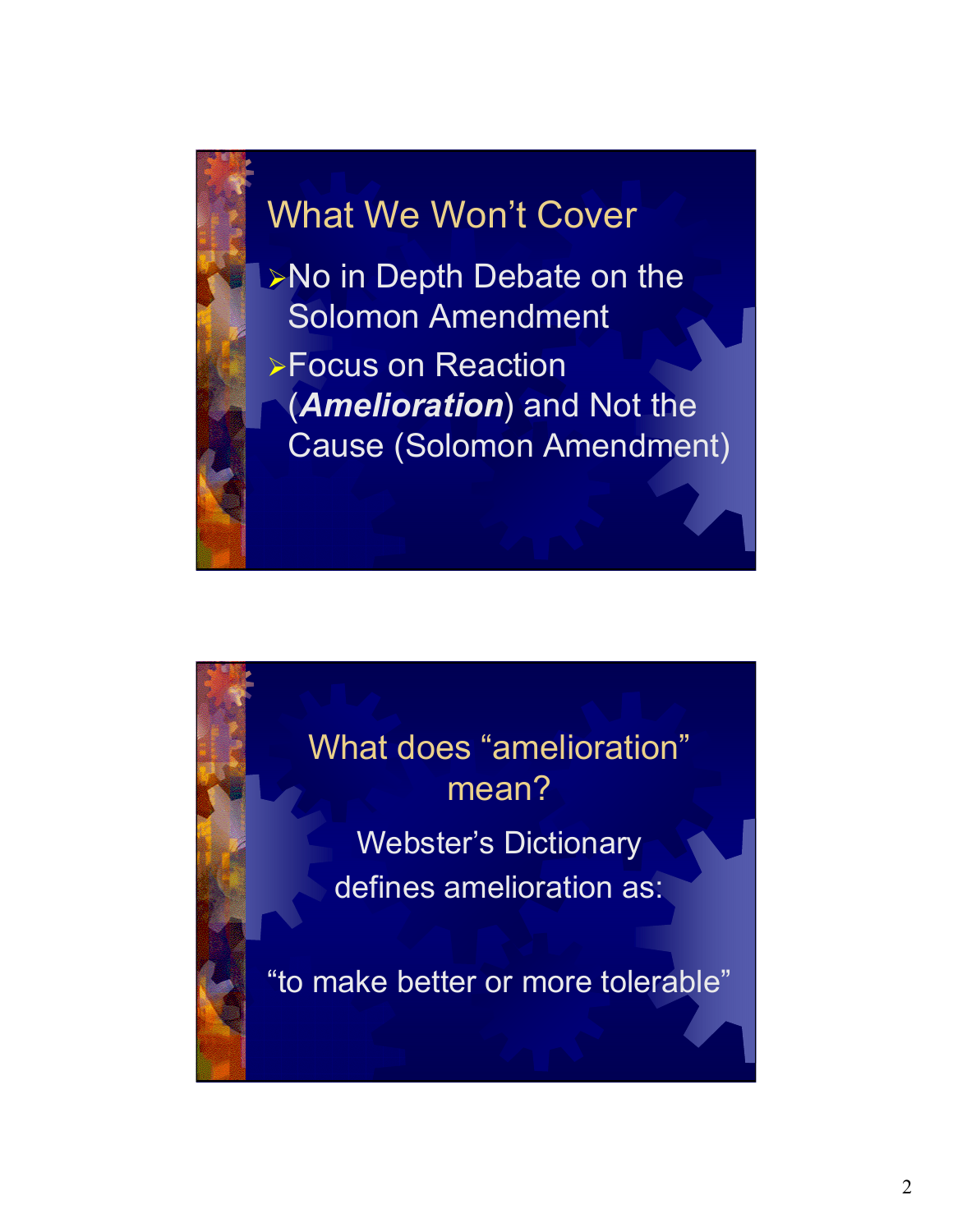

### GLBT Persons in the Military?

#### $\checkmark$  Currently: No

 $\checkmark$  Department of Defense prohibits openly gay persons from serving in the military

9 Current policy is "Don't Ask, Don't Tell"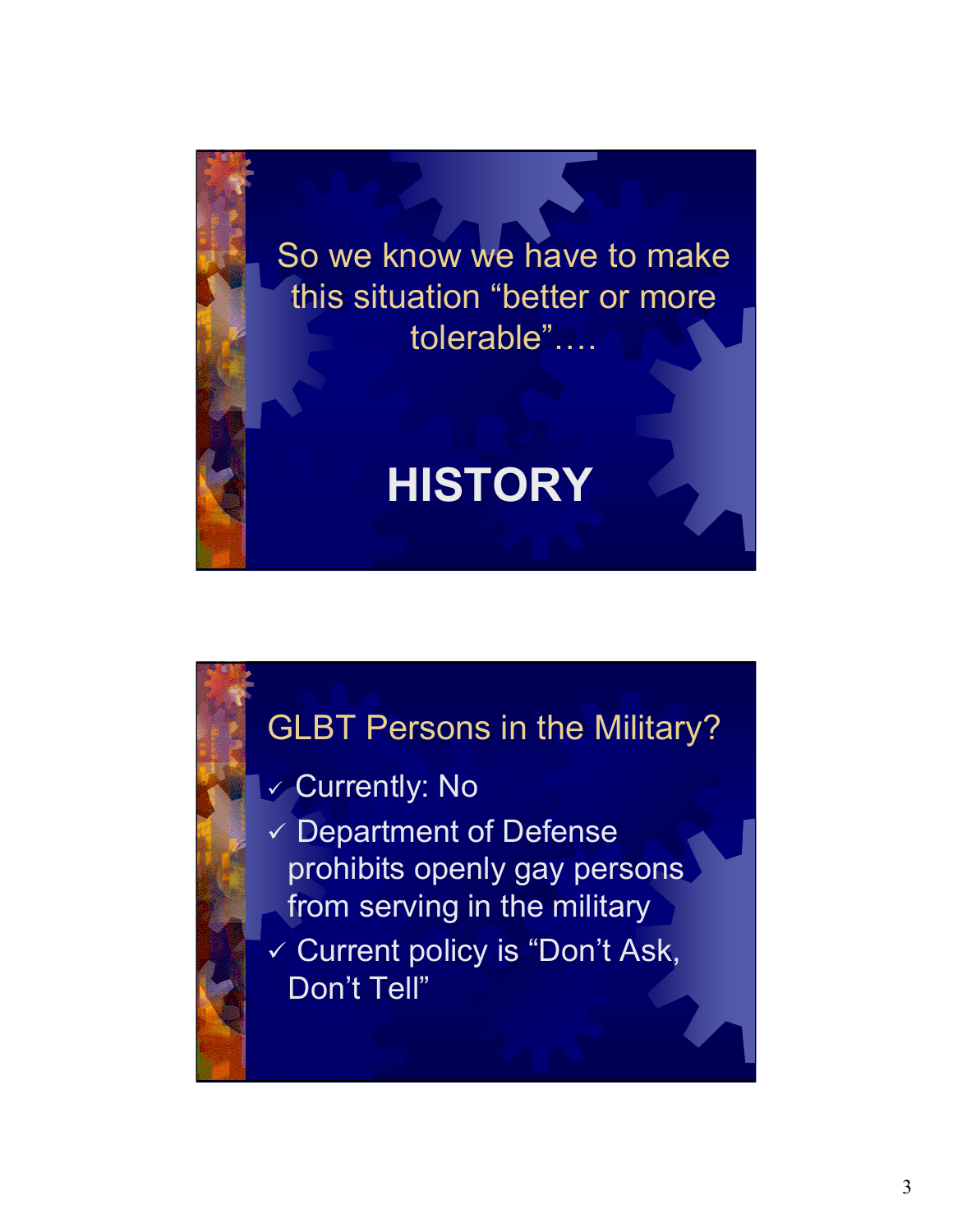# "Don't Ask, Don't Tell"

- Gays and lesbians can serve in the military as long as they don't reveal their sexual orientation
- Can't be "openly gay" and serve
- Heterosexuals don't have similar
	- nondisclosure requirements
- **Therefore, the military discriminates**

## AALS Bylaw 6-4 & Regulation 6.19

- In 1990, AALS adds "sexual orientation" to its non-discrimination policy (Bylaw 6-4)
- Reg. 6.19 requires employers who recruit at law schools to provide written assurances that they don't discriminate against any classes listed in Bylaw 6-4, including "sexual orientation"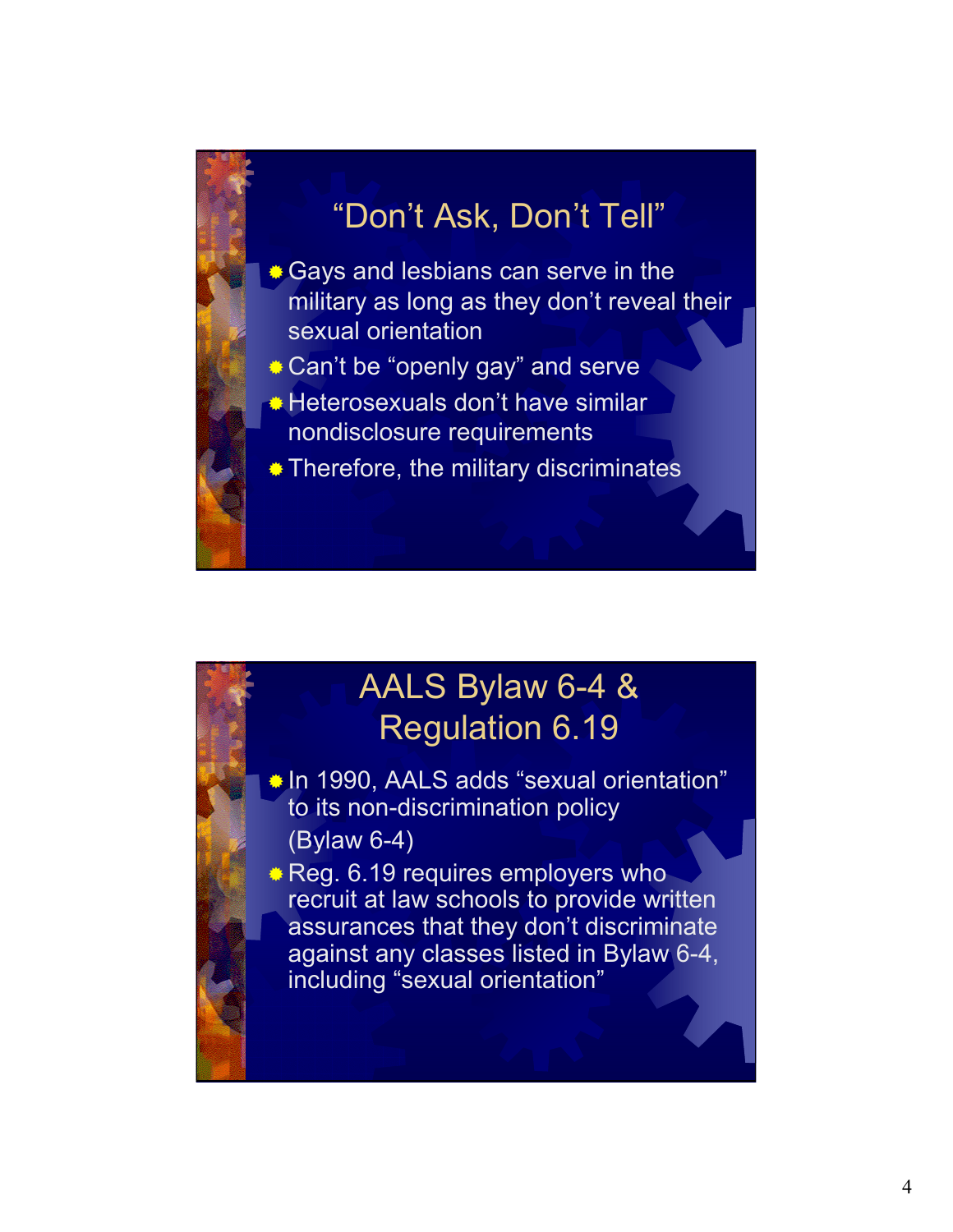## Military Can't Comply with Reg. 6.19 **Due to "Don't Ask, Don't Tell," the** military can't comply with Bylaw 6-4 and Regulation 6.19 AALS required that military be barred from campus recruiting Gov't response: If military barred from campus, federal funding to the law school will be cut (just the law school)

### AALS Response

- In 1997, the AALS amended policy to excuse law schools' non-compliance with Bylaw 6.4 (can't discrim based on "sexual orientation") as long as law school fulfilled a "duty to ameliorate" the effects of the military's presence on campus
- In 1999, student financial aid was exempted from funding that could be taken away, so AALS again requires 6.4 compliance (can't discrim based on "sexual orientation"); military barred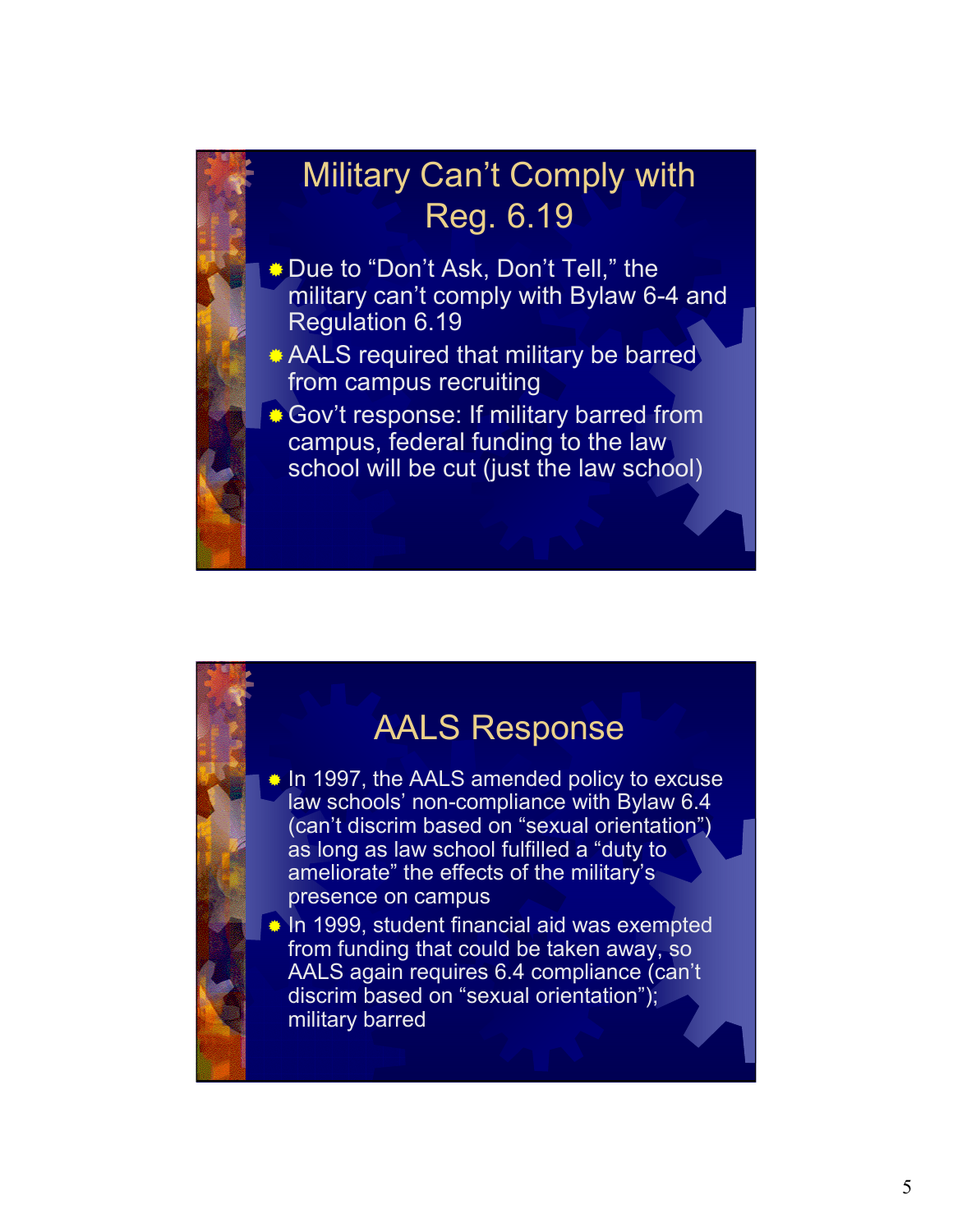#### Dept. of Defense Response

Dept of Defense reinterpreted the Solomon Amendment to threaten not only law school funding (exempting financial aid), but ALL funding at that university (*entire university*)

AALS goes back to excusing law school non-compliance with Bylaw 6-4 as long as there is "amelioration"

# **Review of History**

- **<sup>❖</sup> 1990:** AALS adds sexual orientation to non-discrim policy
- Military can't comply w/ AALS policy; AALS requires military barred
- Gov't holds all law school funding

**<sup>❖</sup> 1997:** AALS excuses 6.4 compliance; military allowed on campus

- **<sup>❖</sup> 1999:** Financial Aid exempted; AALS requires 6.4 compliance
- D of D responds that *all* college funding can be taken away
- AALS again exempts 6.4 compliance
- **<sup>❖</sup> 2004: ROTC Military** Recruiter Equal Access to Campus Act of 2004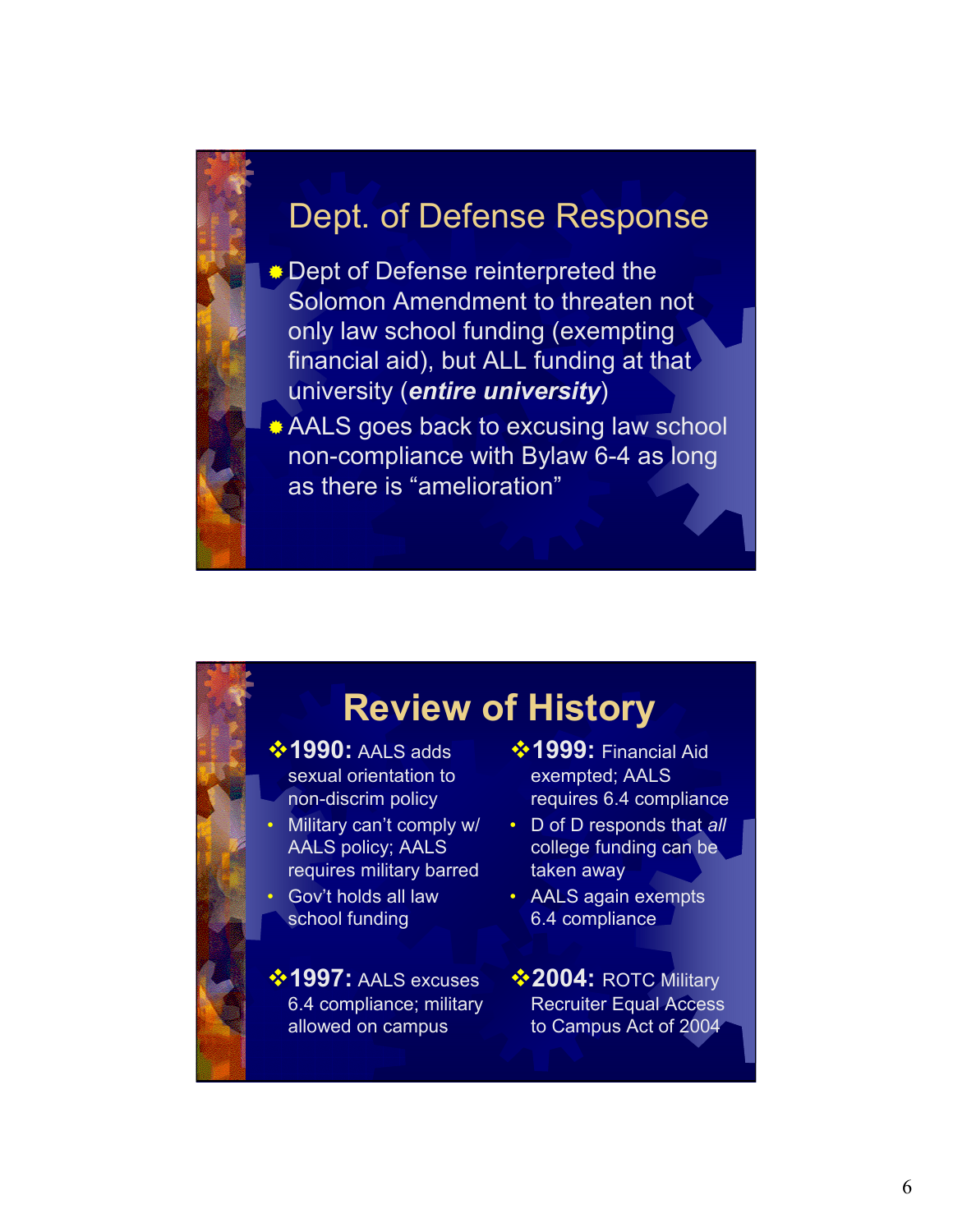

ROTC Military Recruiter Equal Access to Campus Act of 2004

- $\checkmark$  Approved by the House Armed Services Committee
- $\checkmark$  Approved by the House of **Representatives**
- v What will the Senate do???????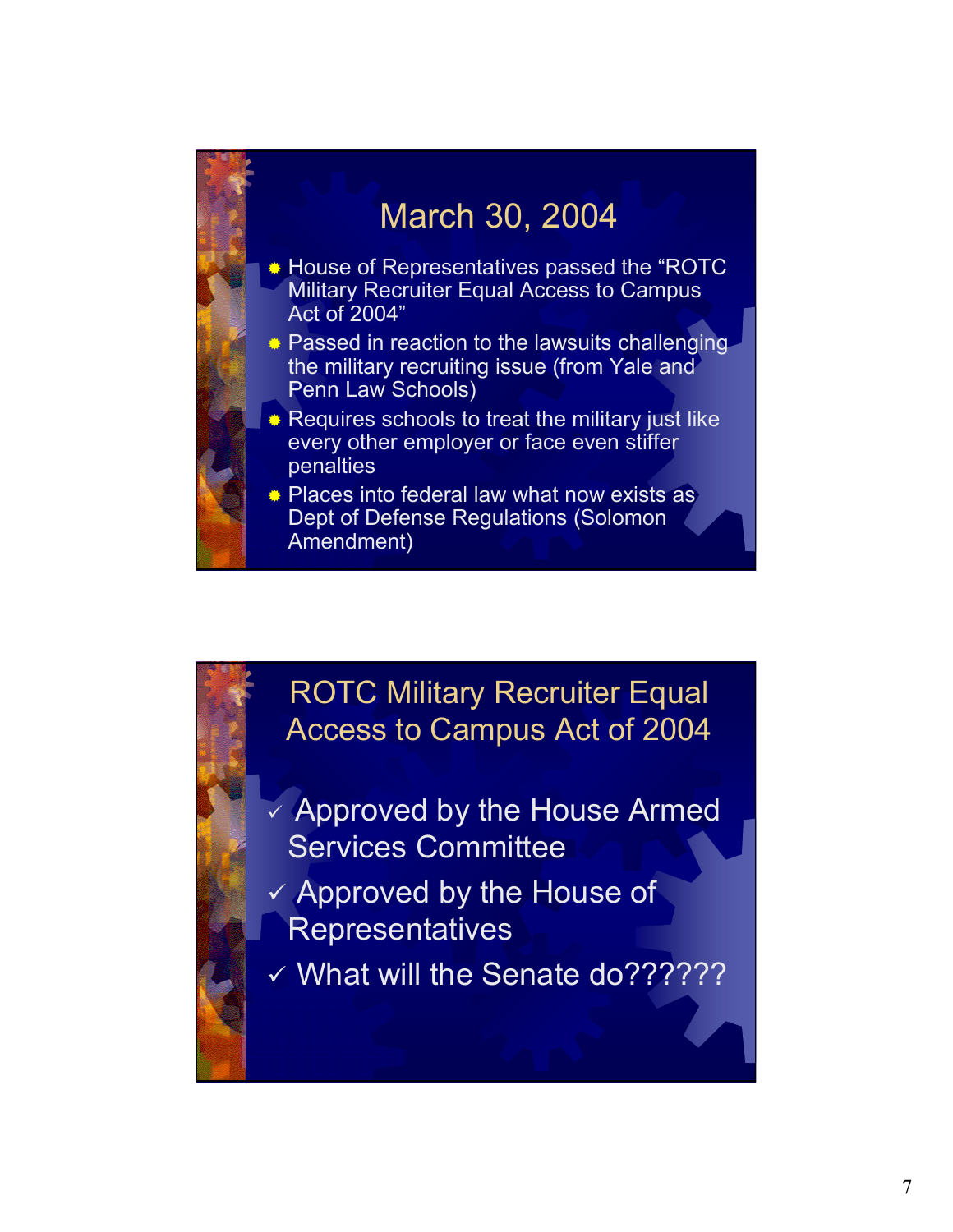So if Schools Don't Want to Lose Federal Funding, the Military Must be Allowed on Campus to Recruit

**RESULT:** Schools are forced to violate the AALS non-discrimination policy and in many cases, their OWN non-discrimination policies

# **Considerations:**

- Some students want to work with the military, and isn't it our job to present options and information without judgment?
- \* Patriotic wave after the 9/11 tragedy
- Backlash against GLBT students if seen as unpatriotic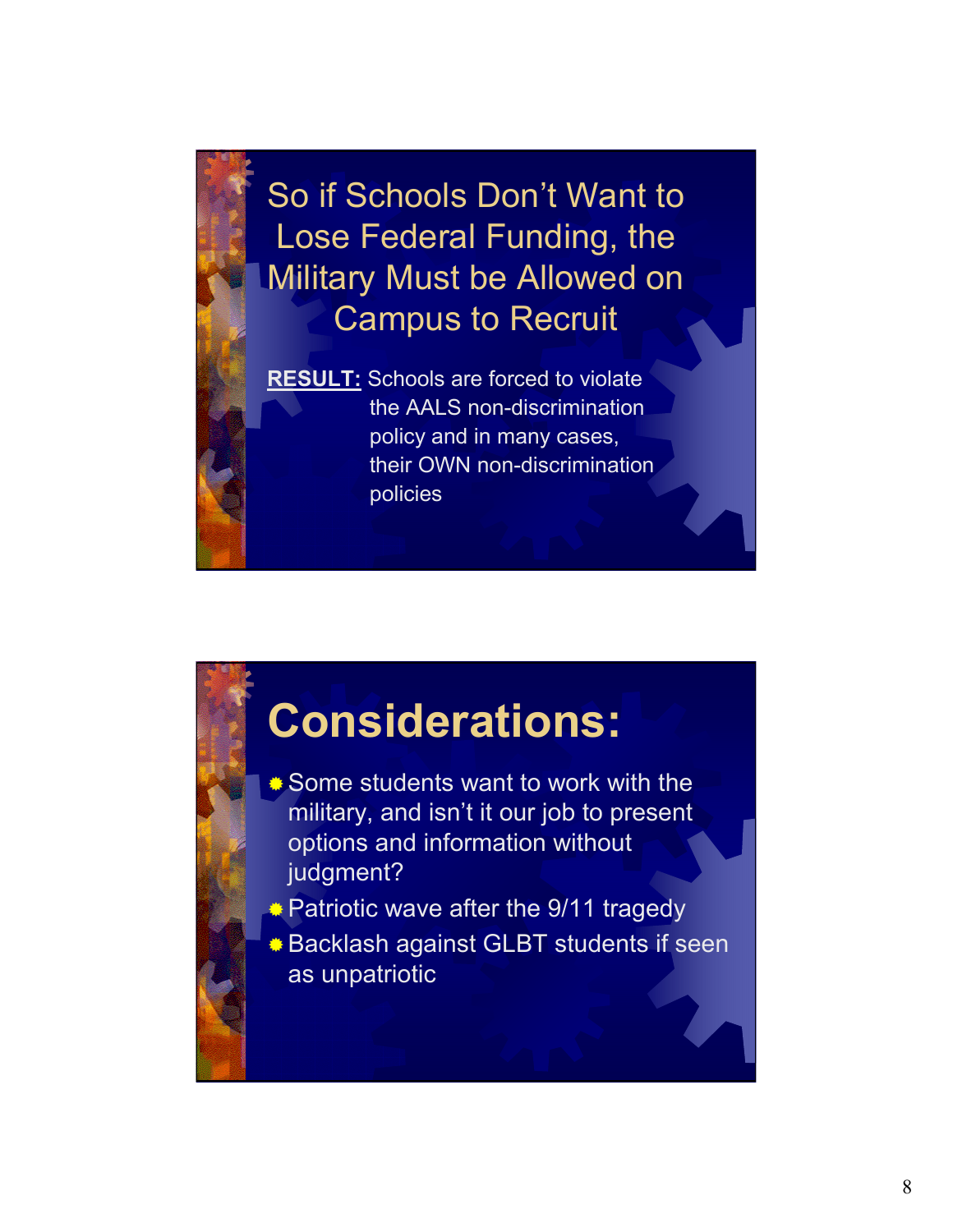

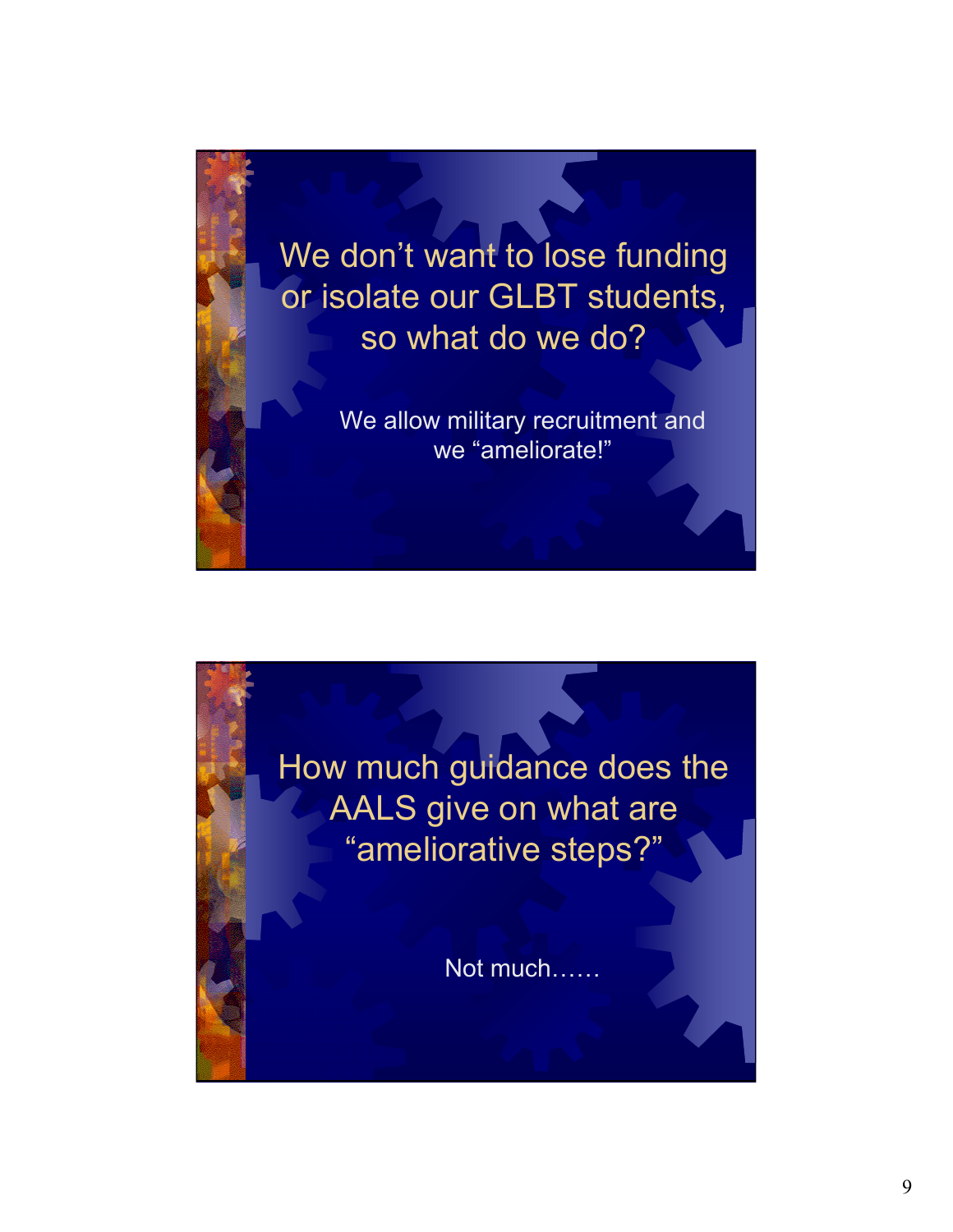# AALS & Amelioration

### **Requirement:**

Post a notice that the military's practices regarding sexual orientation discrimination are inconsistent with the law school's non-discrimination policy pursuant to Bylaw 6.4

# Posting a "sign" isn't enough…

Without telling us what *are* "ameliorative steps," the AALS instead tells us what *aren't* "ameliorative steps"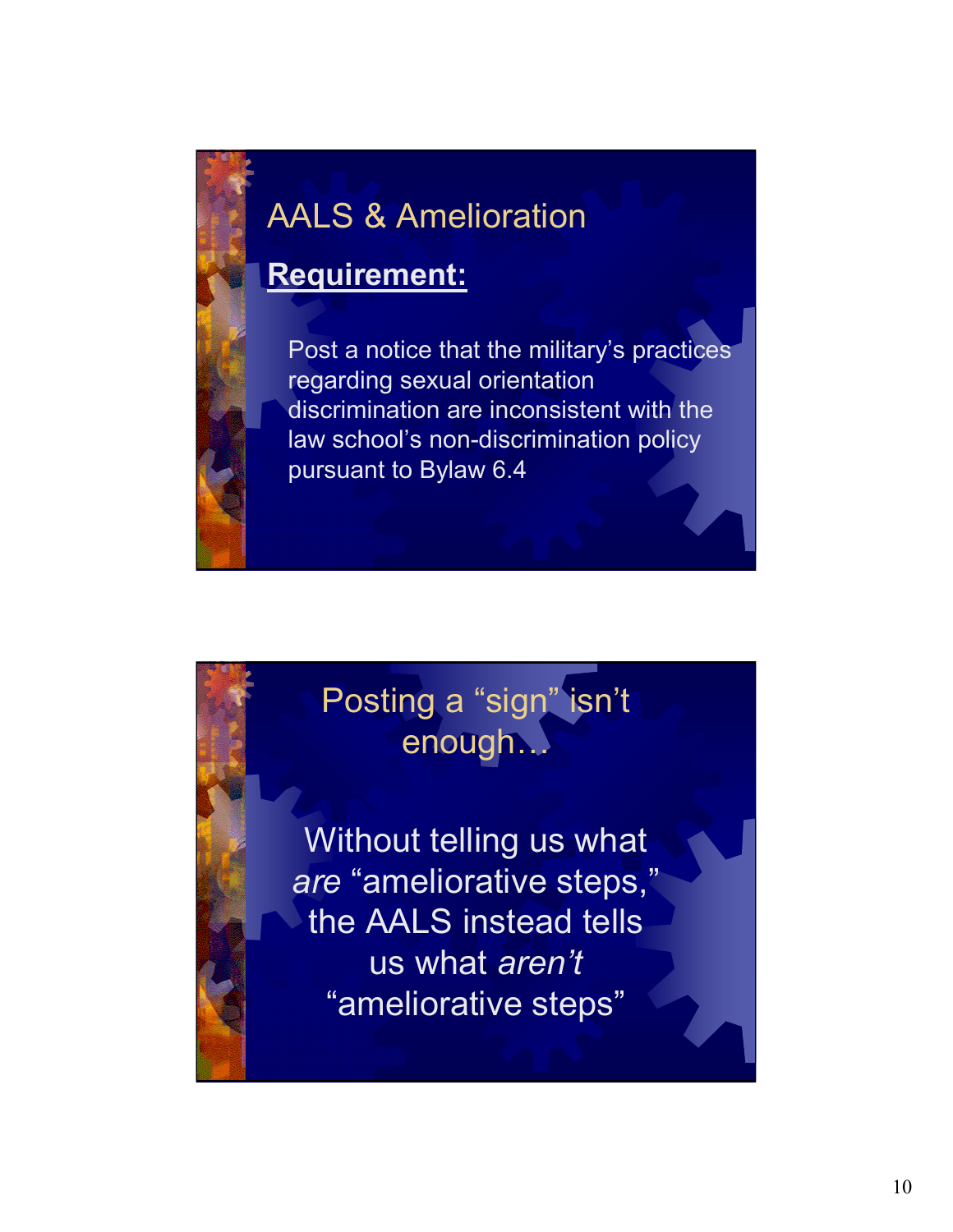

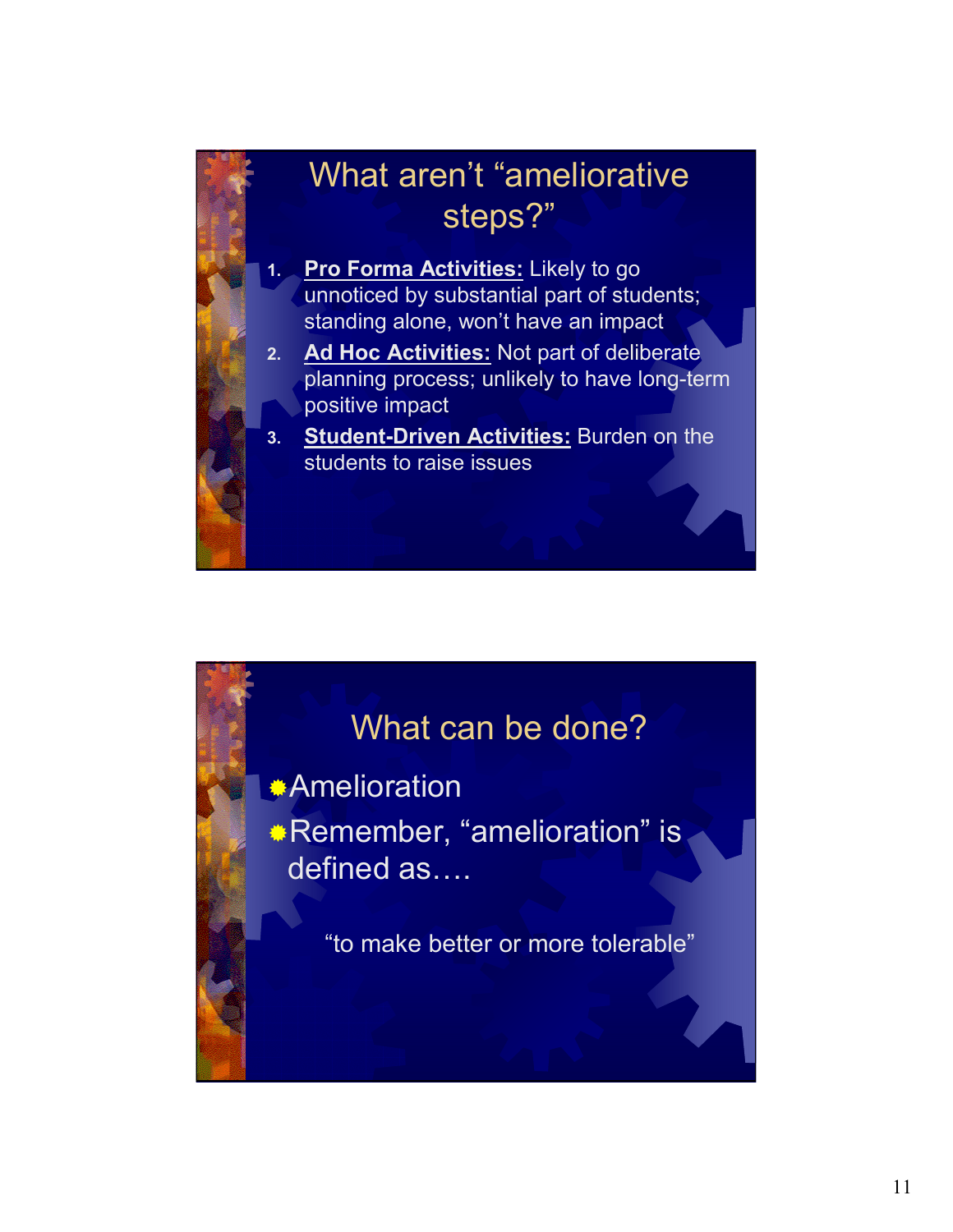

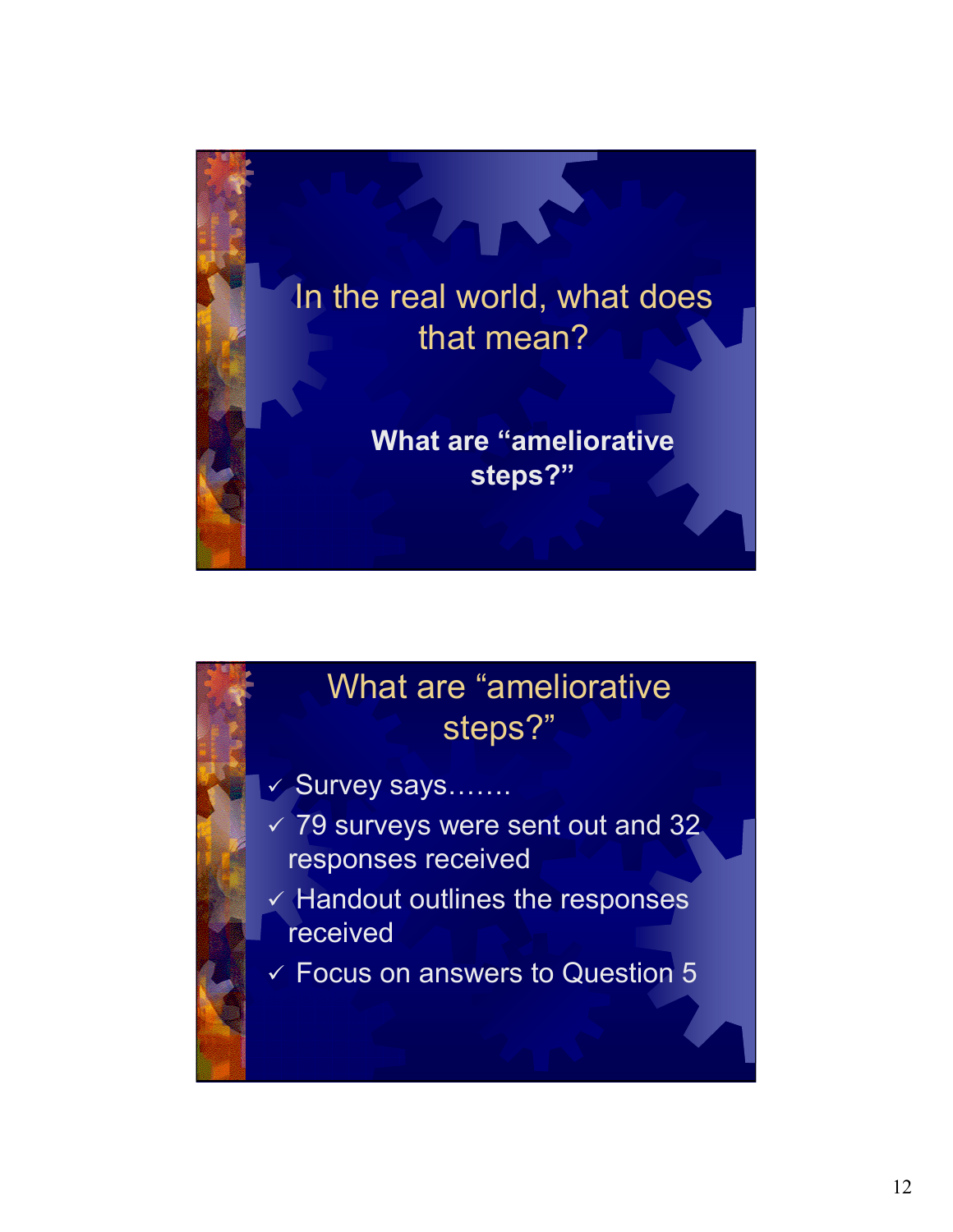#### **Written Materials**

- Post notices around campus regarding the issue of military discrimination, including law school's own non-discrimination policy
- Military representatives were given article authored by Dean (former head of Navy JAG Program) re: military discrimination
- Letter/Memo from the Dean to all students regarding military recruiting

# Q-5: Describe what ameliorative steps your school takes

#### **Written Materials (con't)**

- 4. Non-discrimination materials included in OCIP packets to employers and students
- 5. Resource binder on GLBT issues
- 6. Publish supplement to school newspaper regarding military discrimination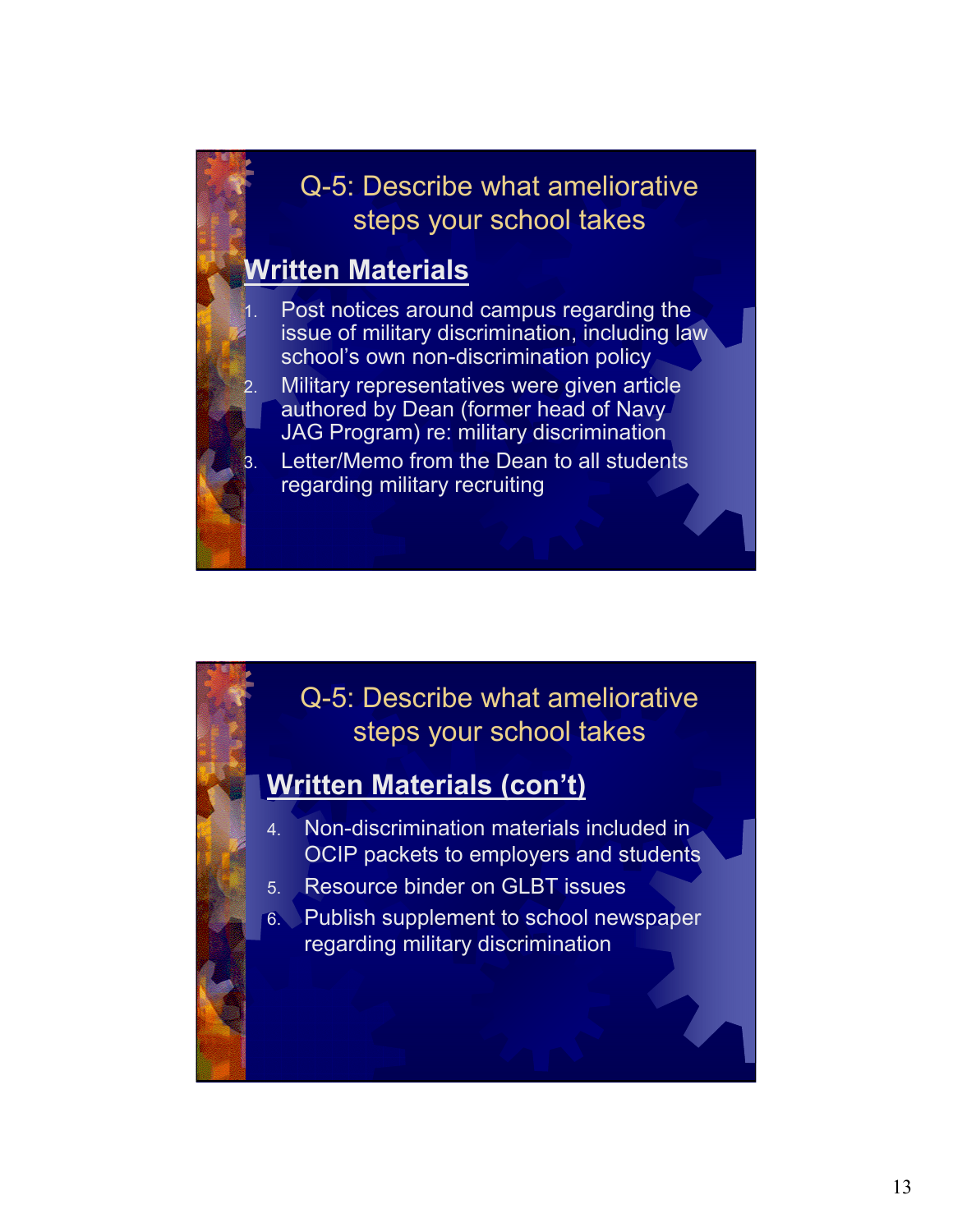#### **Actions**

- 1. Co-sponsor events with GLBT student group
- Law school diversity committee appointed
- 3. Frequent meetings with GLBT student group
- Dean of law school joined SALT lawsuit against military
- Military recruiters only allowed on campus after main OCIP has concluded

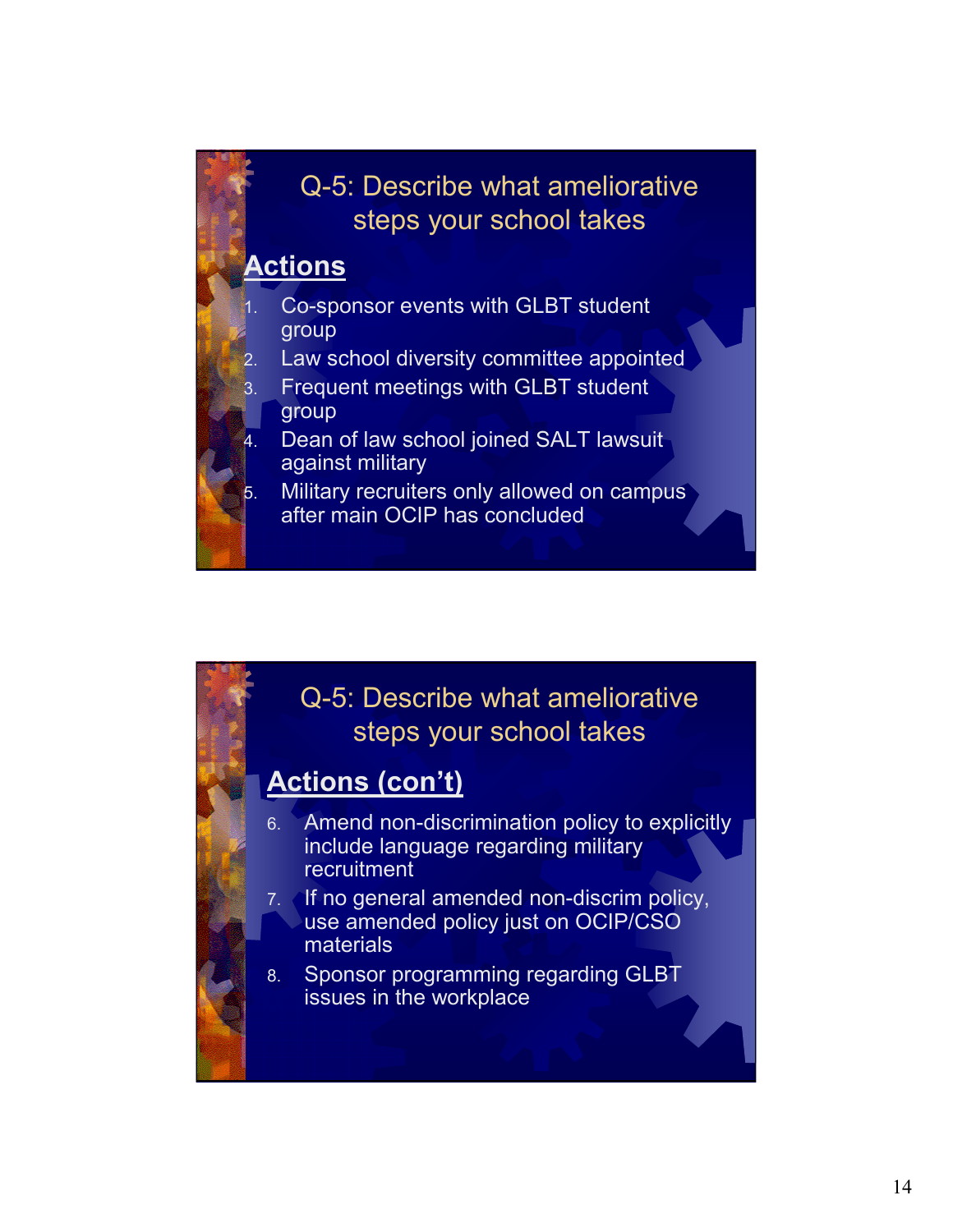#### **Actions (con't)**

- Wear "Pride Law" t-shirts on the days where military is recruiting
- 10. Sponsor a "Diversity Week" including all different types of discrimination
- 11. Student groups hold "silent protest" during recruiting days
- 12. Extensive outreach to local GLBT lawyers and alumni through Bar Associations

#### Q-5: Describe what ameliorative steps your school takes

#### **Actions (con't)**

- 13. Work with county bar association to form and sponsor county's first Gay and Lesbian Bar Association
- 14. Don't specifically invite military to participate; wait for them to contact the school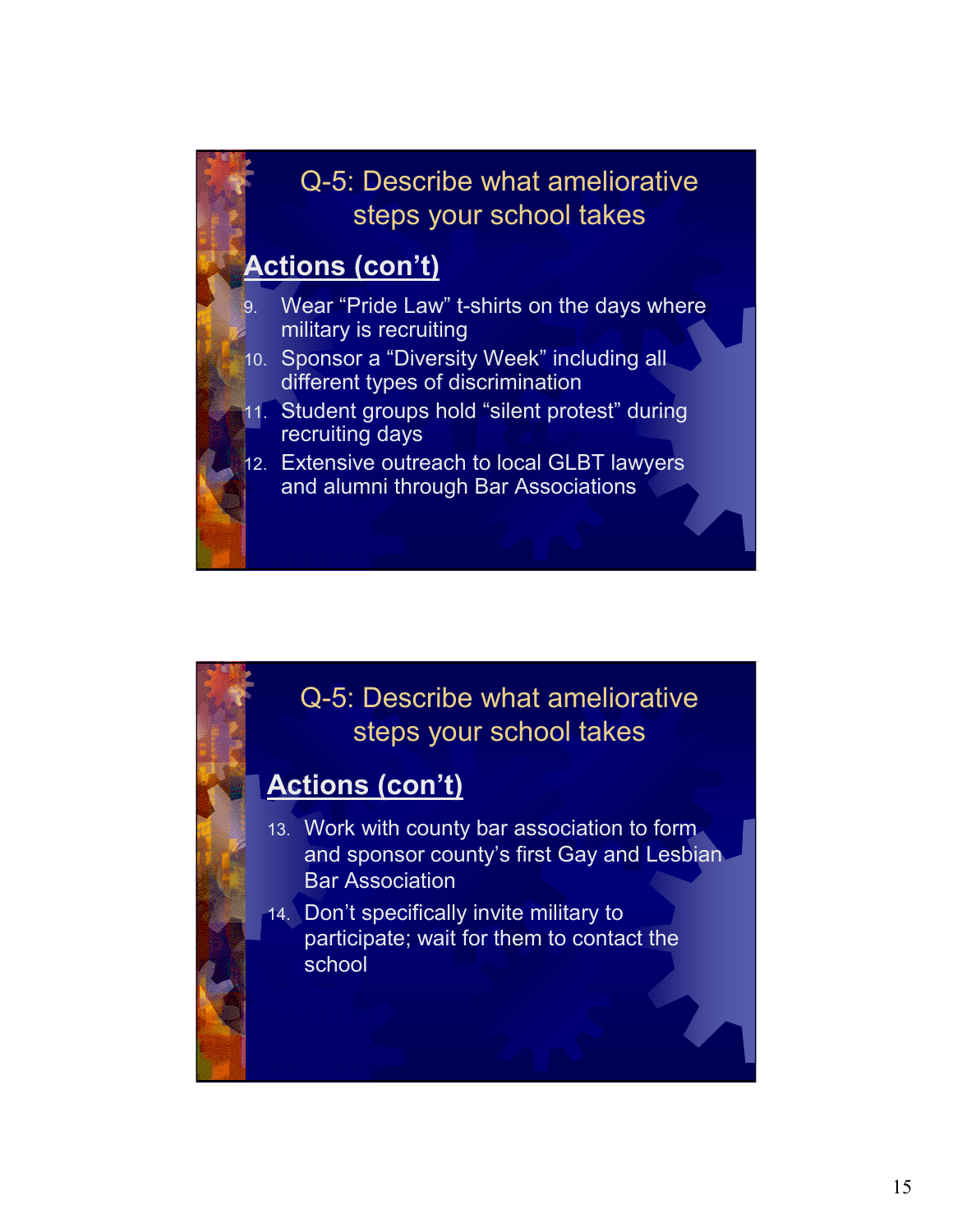#### **Events**

- 1. Purchase tables/tickets to local GLBT Bar Association events and give to students
- 2. Sponsor/send law students to the Lavender Law Conference
- 3. Encourage law students to attend Lavender Law Conference

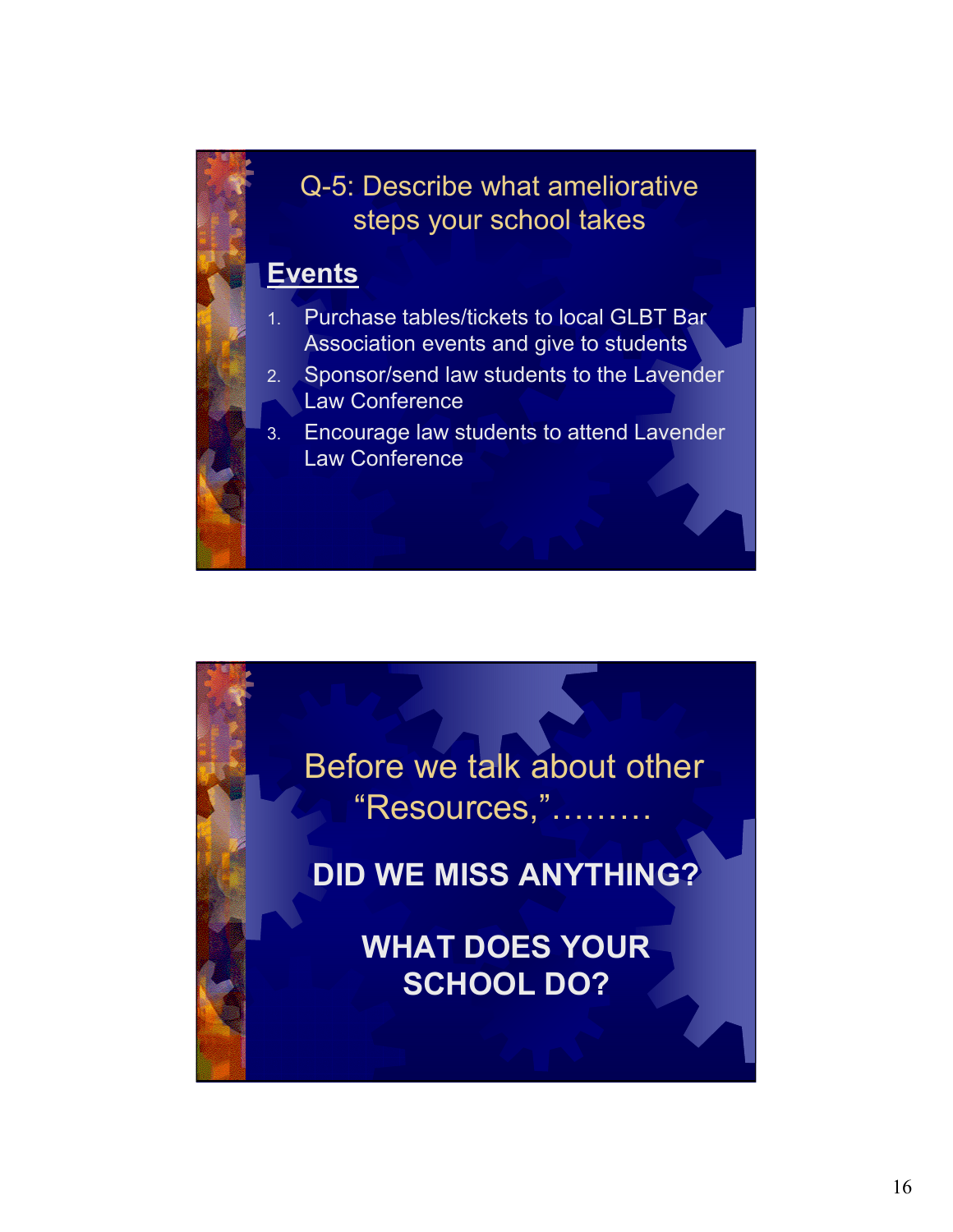### Other Resources for Guidance

1. SALT Checklist

- 2. "Due Justice: Amelioration for Law School Compliance with the Solomon Amendment, a Handbook for Law Schools" [Georgetown University Law Center]
- 3. Servicemembers Legal Defense Network

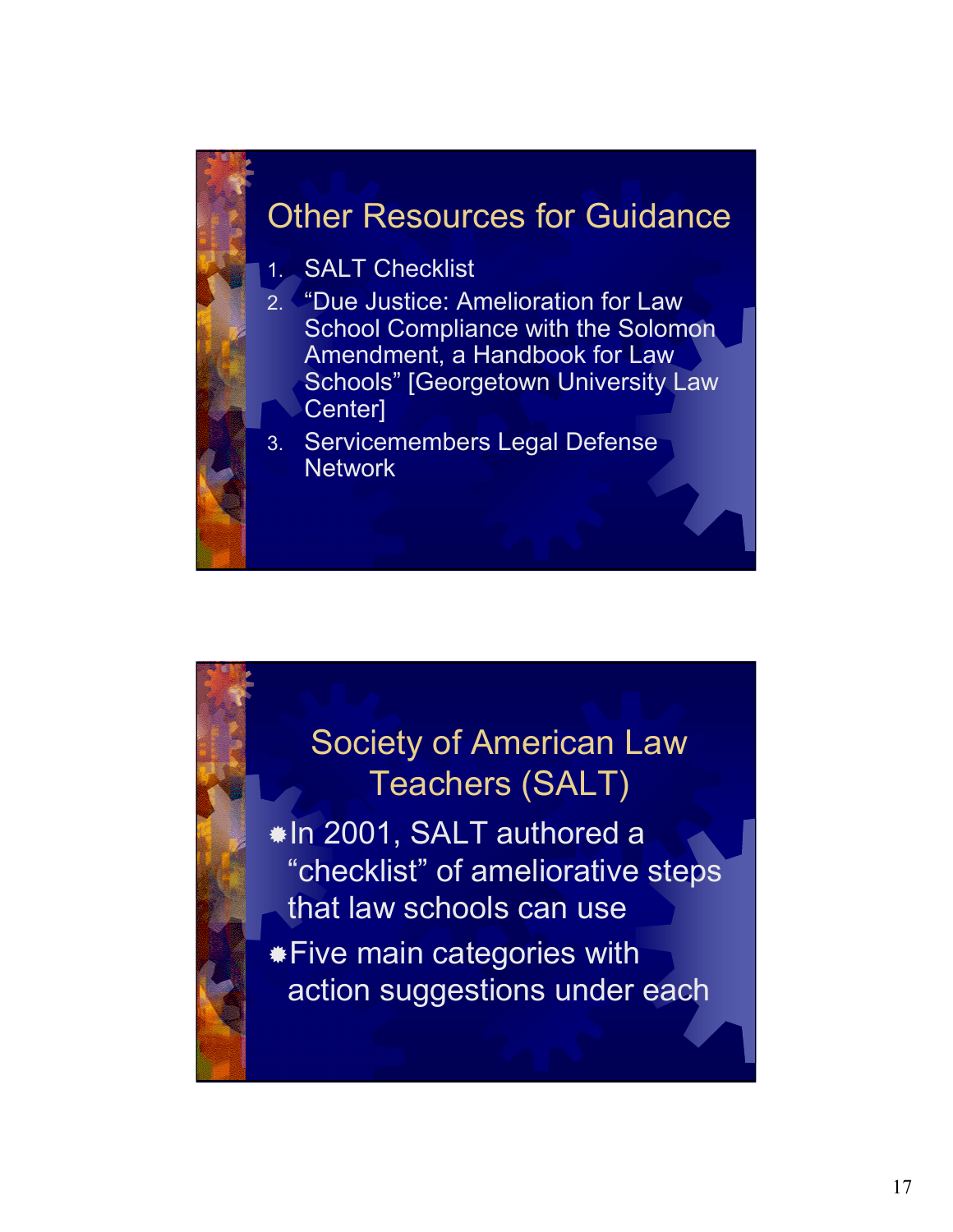**Provide Conspicuous Notice of "Zero-Tolerance" for Unlawful Discrimination in Every Facet of Law School Life, Especially During Military Recruitment Visits**

**Provide Conspicuous Notice of "Zero-Tolerance" for Unlawful Discrimination in Every Facet of Law School Life, Especially During Military Recruitment Visits**

- 1. Post school's non-discrimination policy
- 2. Include non-discrim policy in all literature
- 3. Respond to all incidents of discrim/hate
- 4. Provide contact information to applicants and alumni re: sexual minority legal community
- 5. Include sexual orientation info in Orientation & programs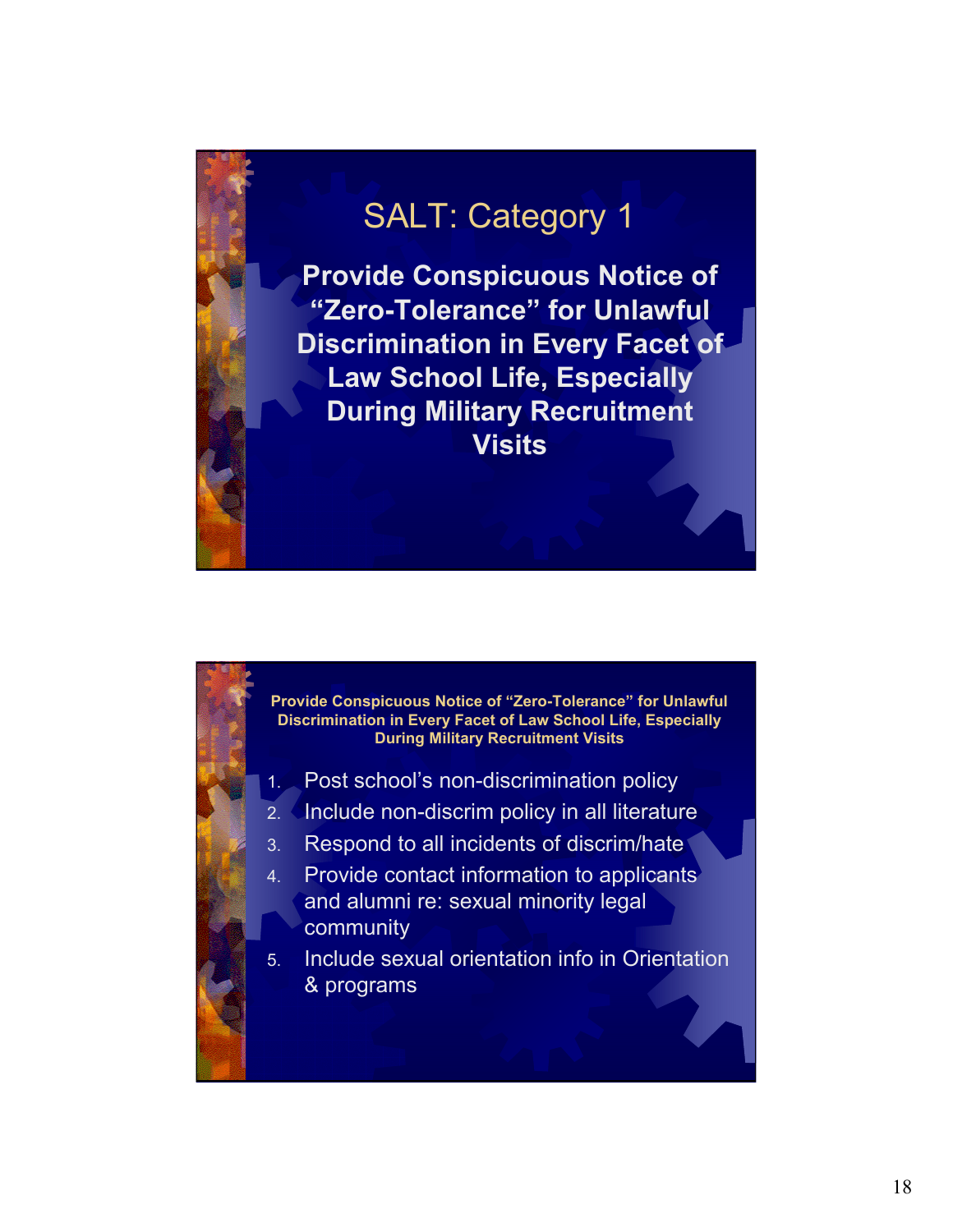**Sponsor Academic and Community On-Campus Events to Explain and Promote Nondiscrimination as Institutional Policy and Social Practice, and Schedule These Events Around Military Recruitment Visits to Help Offset Military Discrimination**



- 1. Sponsor programming and lectures
- 2. Sponsor "teach-ins"
- 3. Offer courses like "Sexual Orientation and the Law" taught by full-time faculty
- 4. Expand library holdings
- 5. Send annual reminders re: resources
- 6. Faculty include relevant issues in **lectures**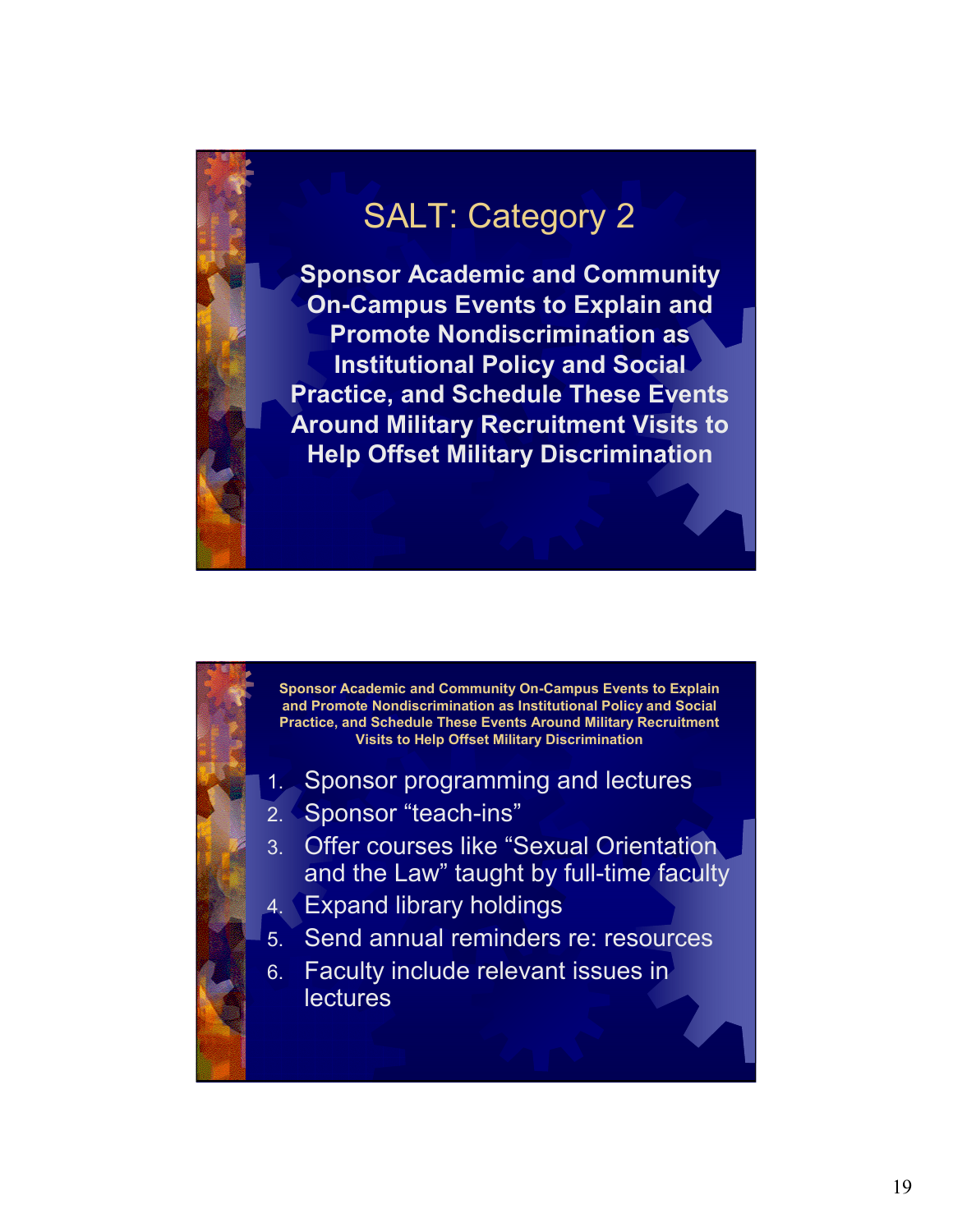**Create and Publicize New Placement Opportunities and Mechanisms Geared Specifically To Supporting Sexual Minority Students, and Hold Special Placement Events During Military Recruitment Visits, to Offset the Military's On-Campus Discrimination**

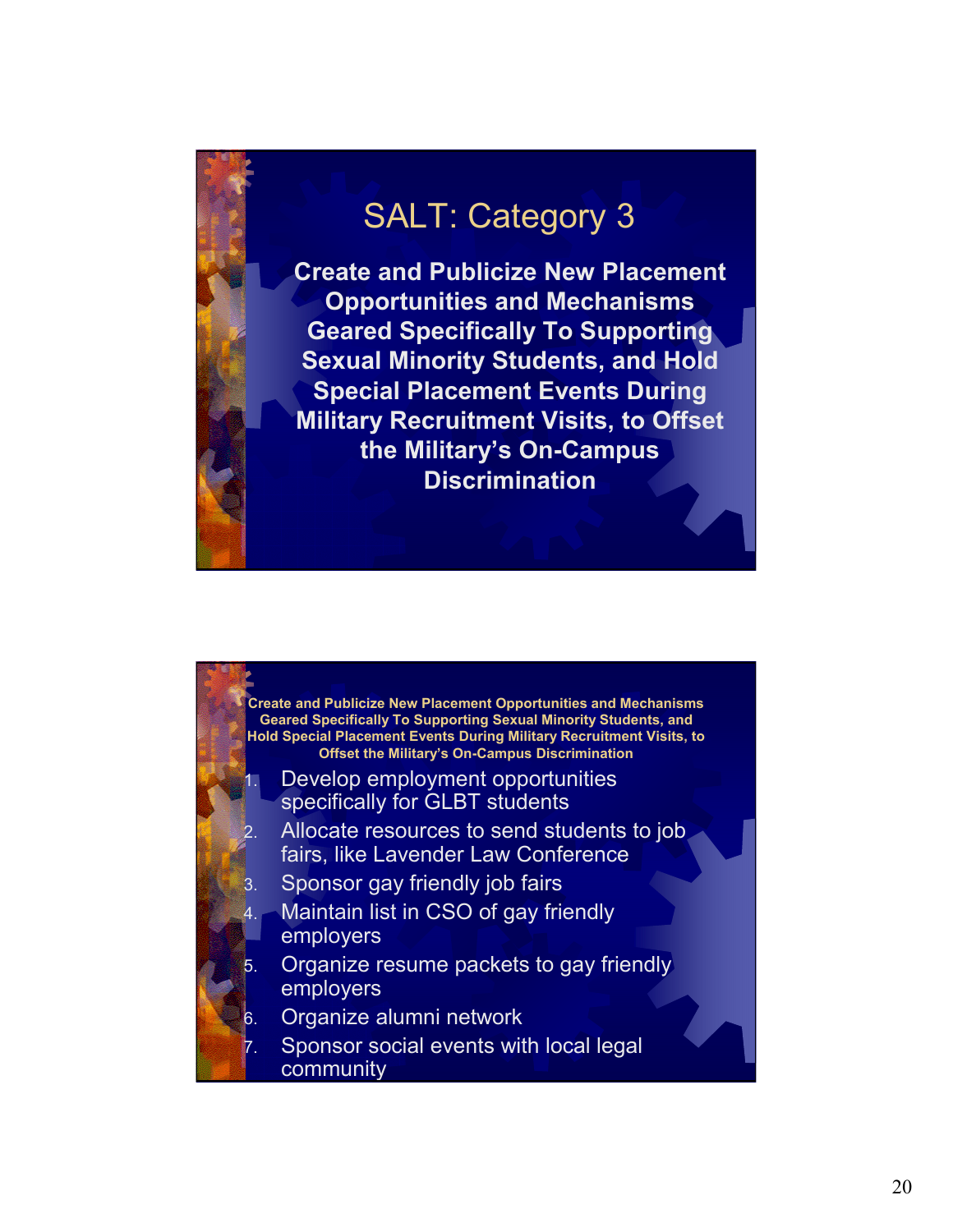**Lend Institutional Support Publicly and Proactively to Nondiscrimination Legal Initiatives and Social Reforms Locally, Regionally and Nationally**

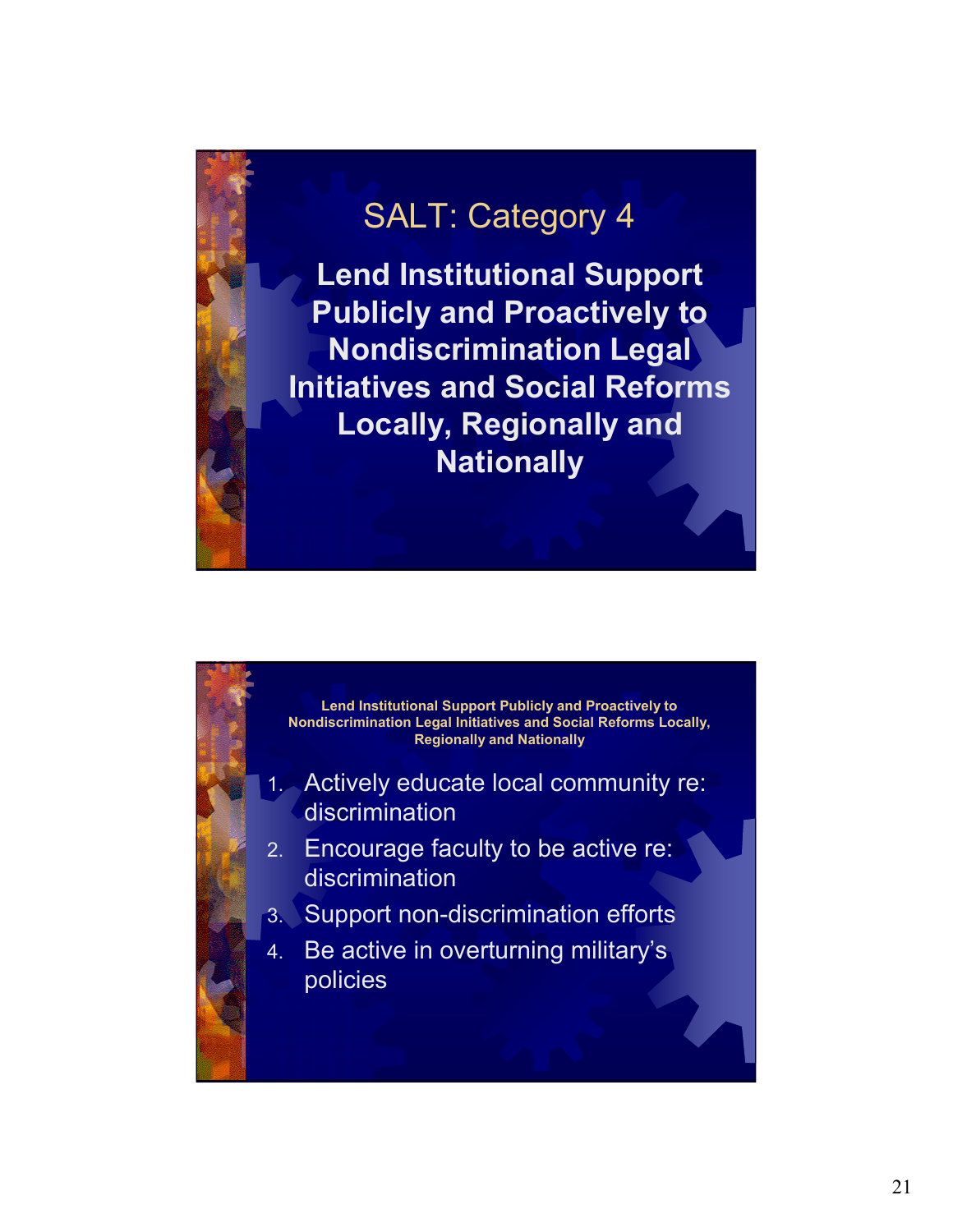**Vigorously Implement Your Formal Commitment to Nondiscrimination on a Long-Term and Proactive Basis in All Law School Programs, Policies and Settings**

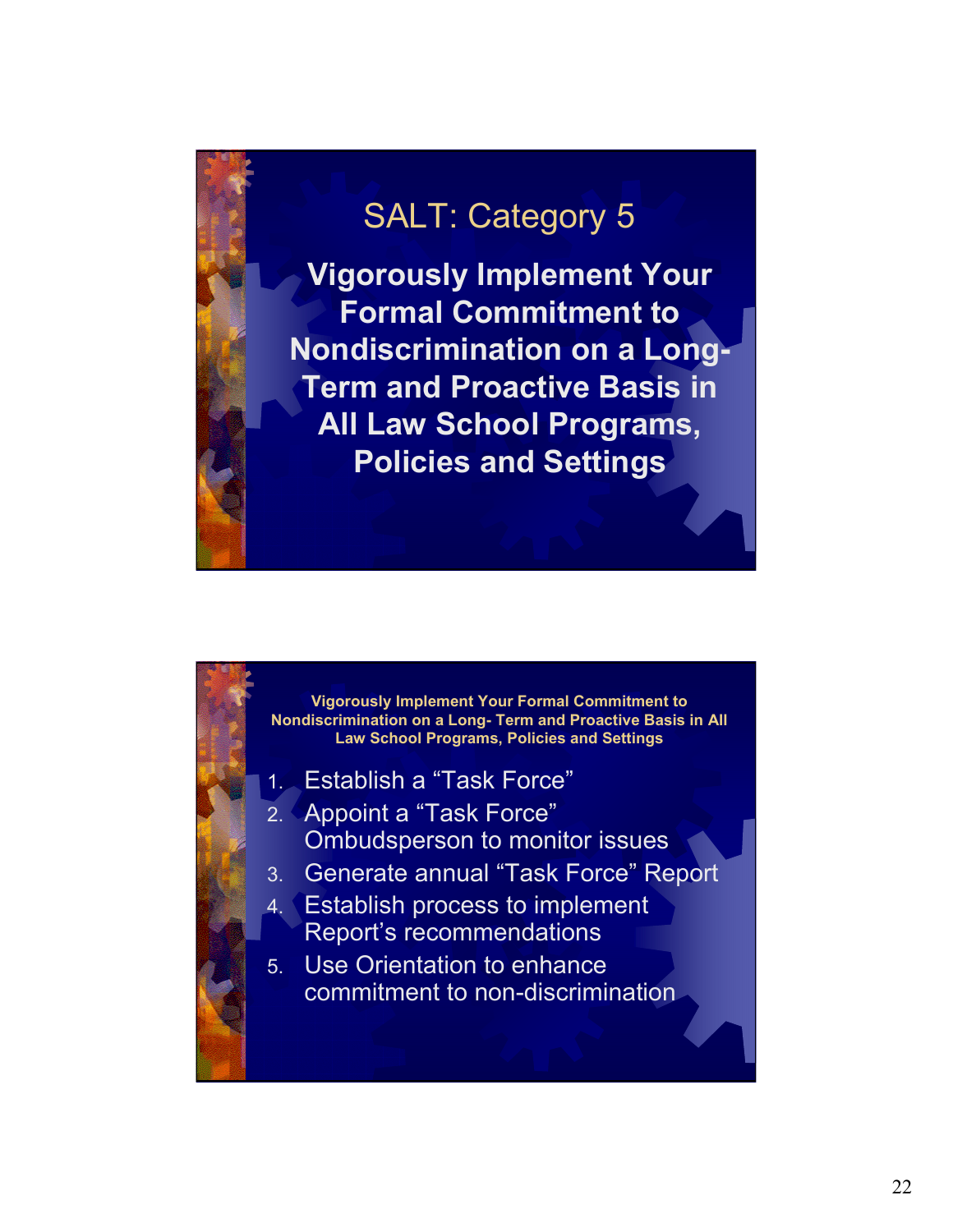# Considerations When Deciding Which Steps are Right for Your School:

#### Who are the interested student groups?

+ There may be more than just GLBT students who are interested in remedying discrimination

+ Survey showed that majority of GLBT student groups contained non-GLBT students

## Considerations When Deciding Which Steps are Right for Your School:

**Isn't the purpose of "amelioration" to** make students feel better while dealing with all of the competing interests?

+ Maybe something more subtle will work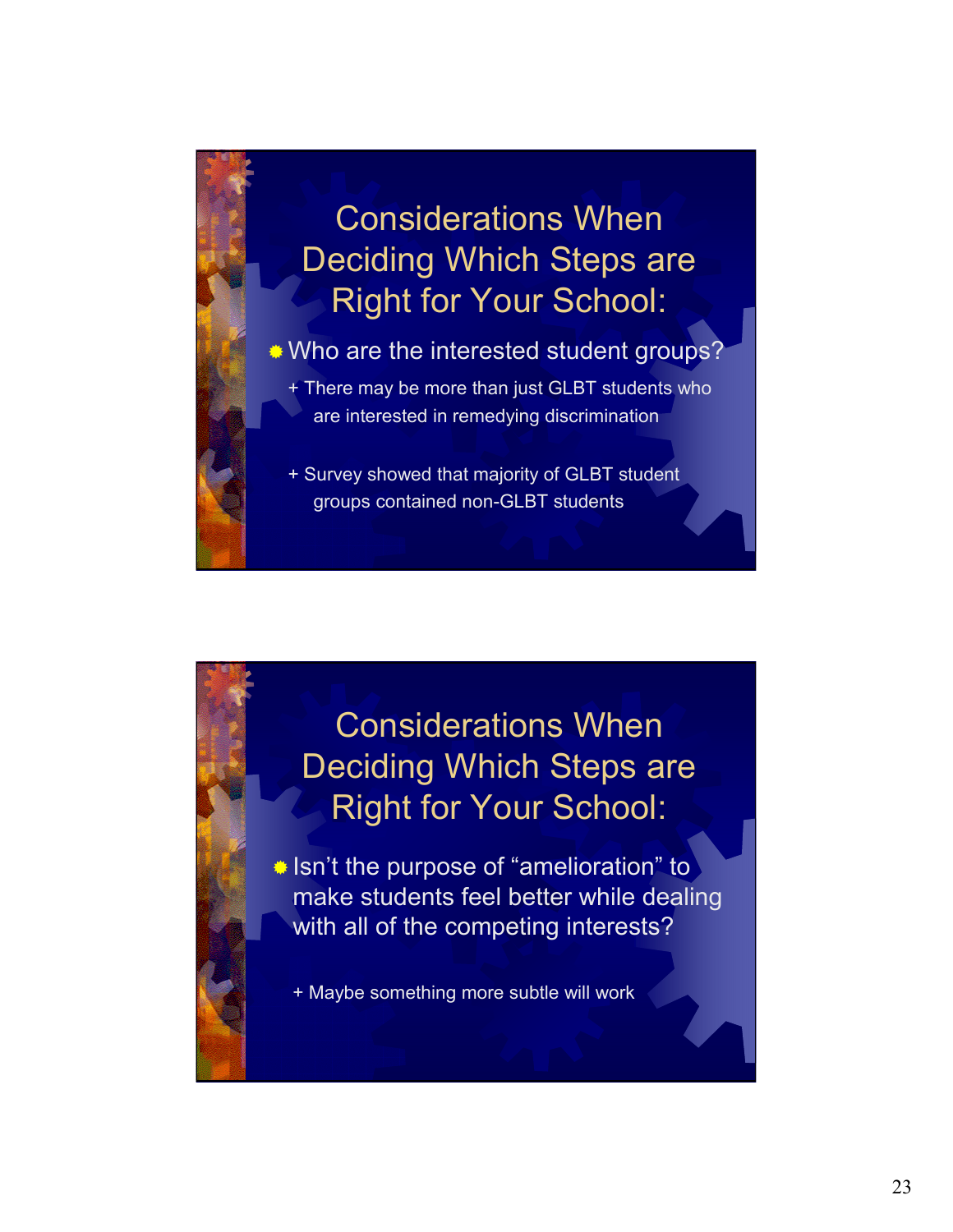Considerations When Deciding Which Steps are Right for Your School:

- **Do you have students who want to work** in the military?
- What can you do to satisfy their needs while satisfying the needs of your GLBT students?

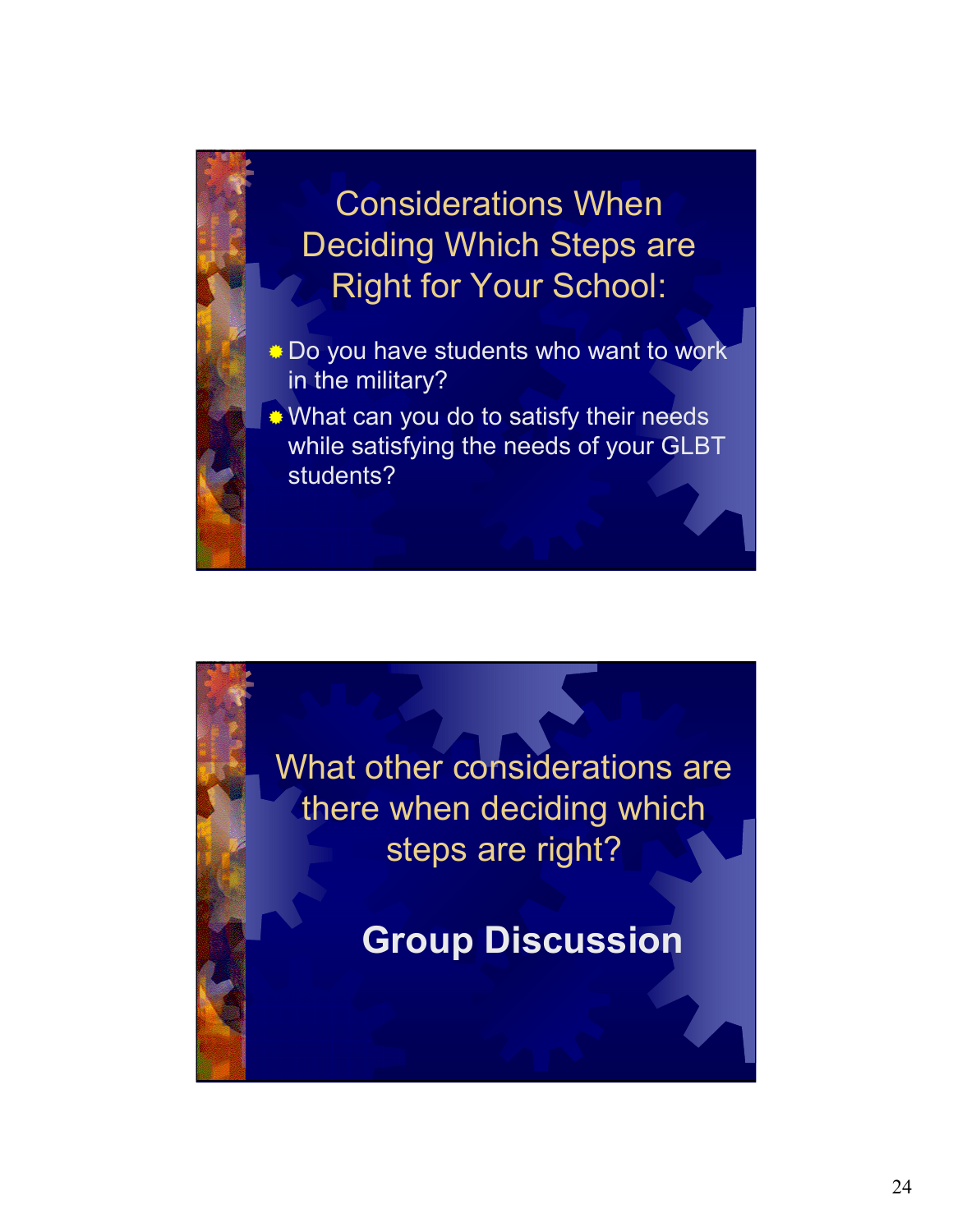# RESOURCE #2

Due Justice Amelioration for Law School Compliance with the Solomon Amendment A Handbook for Law Schools

Chai Rachel Feldblum, Professor, Georgetown University Law **Center** 

Michael Boucai, Public Interest Law Scholar, Georgetown University Law Center

# Three Types of Responses

- 1. Administrative Response
- 2. Faculty Response
- 3. Law Student Response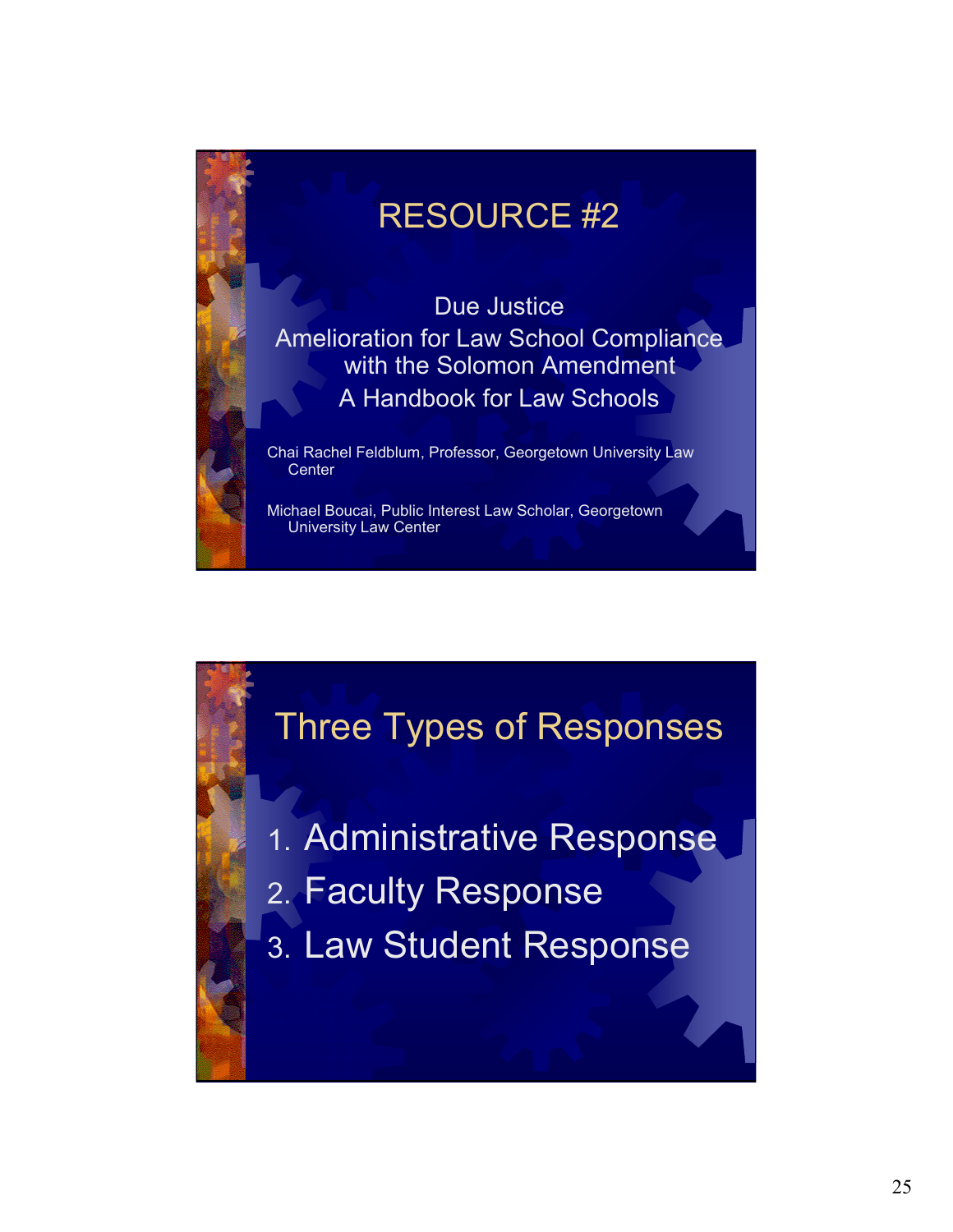



- 1. Coordinate military visits well in advance
- 2. Provide advance notice to the law school community
- 3. Establish a Solomon Amelioration Task Force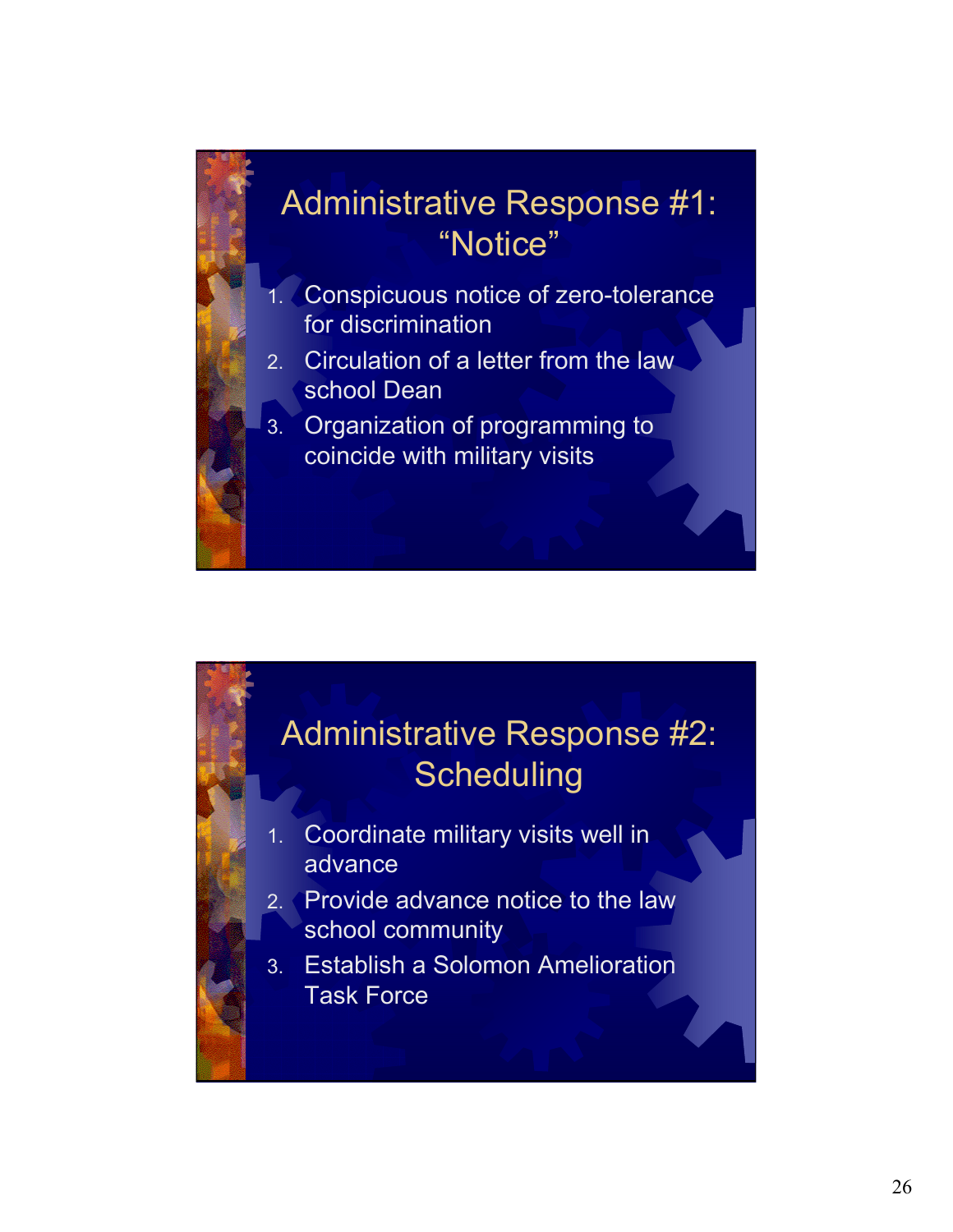# Administrative Response #3: Support Protests

- Approve funding for protesting organizations
- 2. Support "teach-ins" on Solomon Amendment and "Don't Ask, Don't Tell"
- 3. Attend the protests and the "teach-ins"

## Administrative Response #4: CSO Efforts

- Mentor program for GLBT students
- 2. Send GLBT students to networking functions
- 3. Provide students with information re: employers' non-discrim policies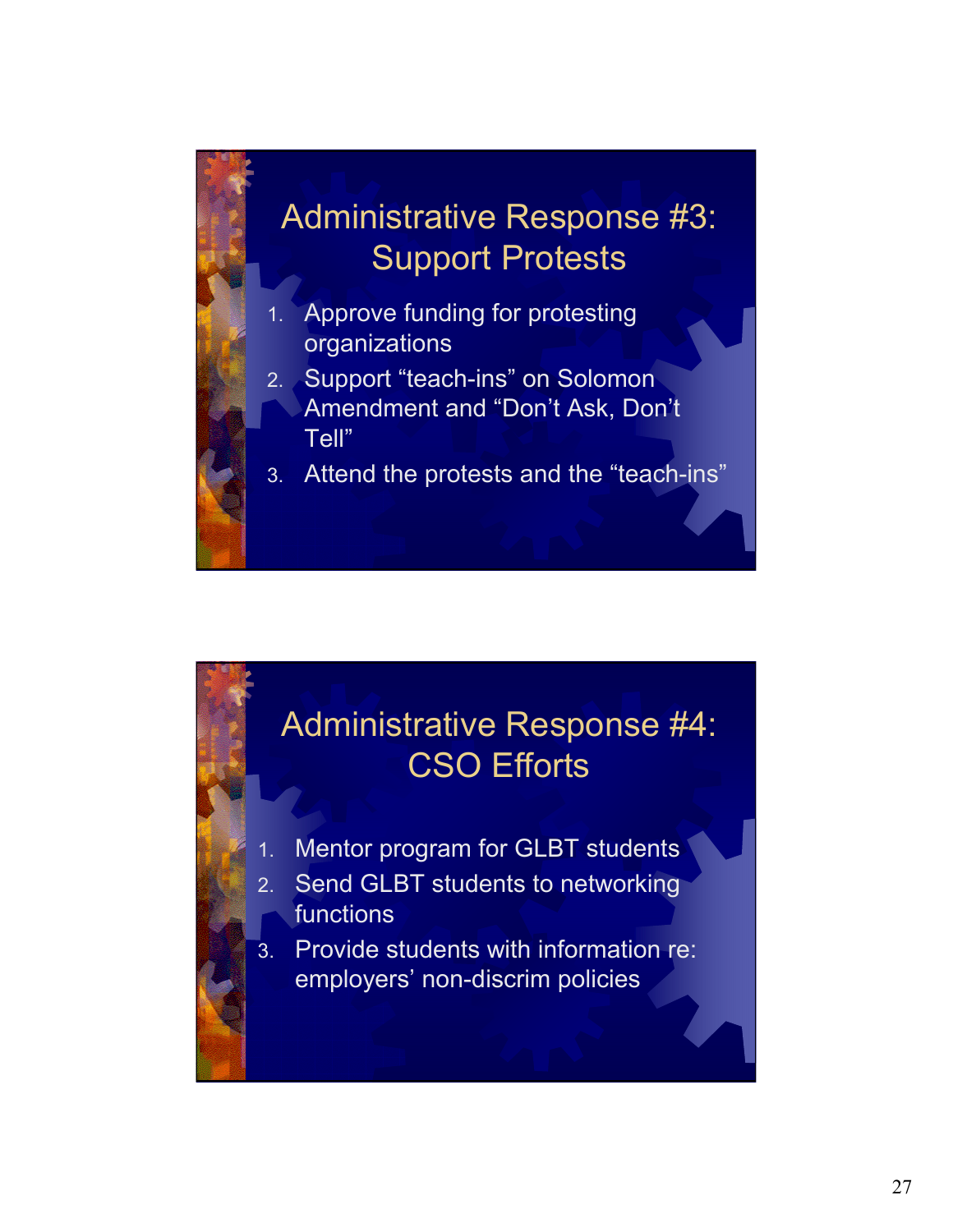

- 1. Sponsor GLBT related programming
- 2. Support GLBT student organizations
- 3. Incoming class should be made aware of school's commitment to safety of GLBT students
- Ensure GLBT issue visibility

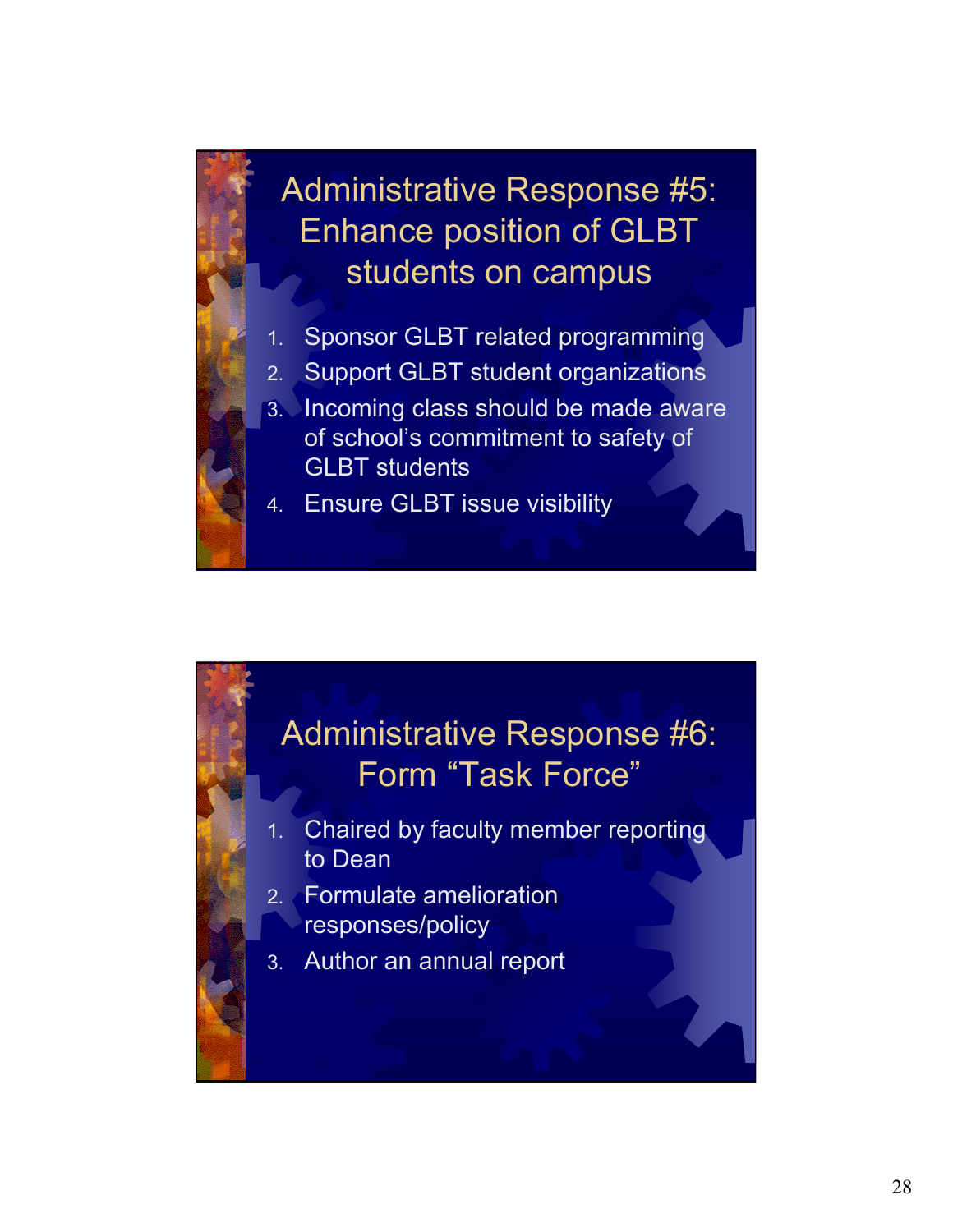

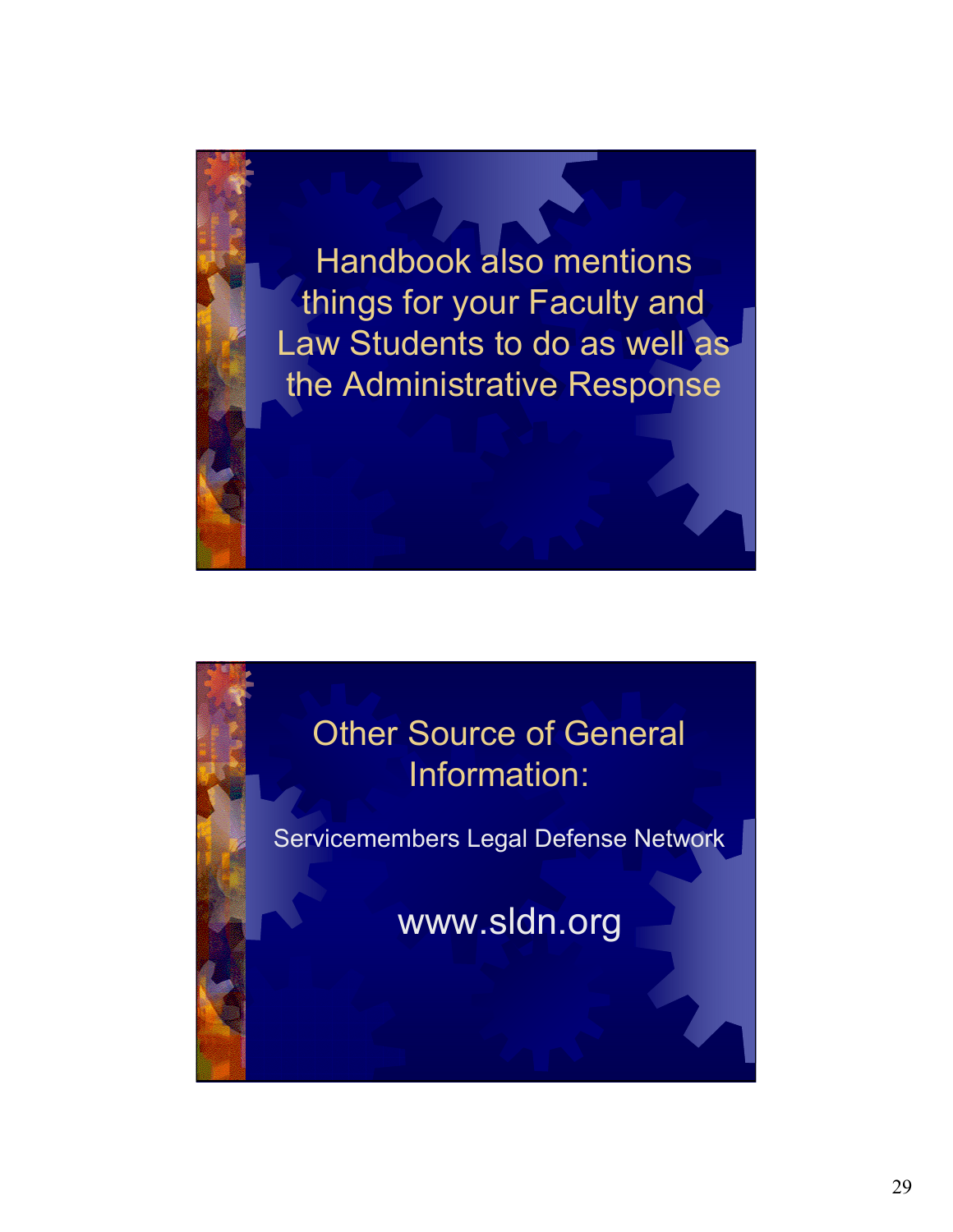# How many "steps" do I have to take?

¾ No magic number

¾ May change from year to year depending on status of issue and current student population

¾ Quality over quantity!!!

## What did my students at Southwestern want?

- $\triangleright$  Recognition that this is an issue
- ¾ Administrative support
- ¾ Someone to listen
- ¾ Thankful for sending students to Lavender Law
- ¾ To be taken seriously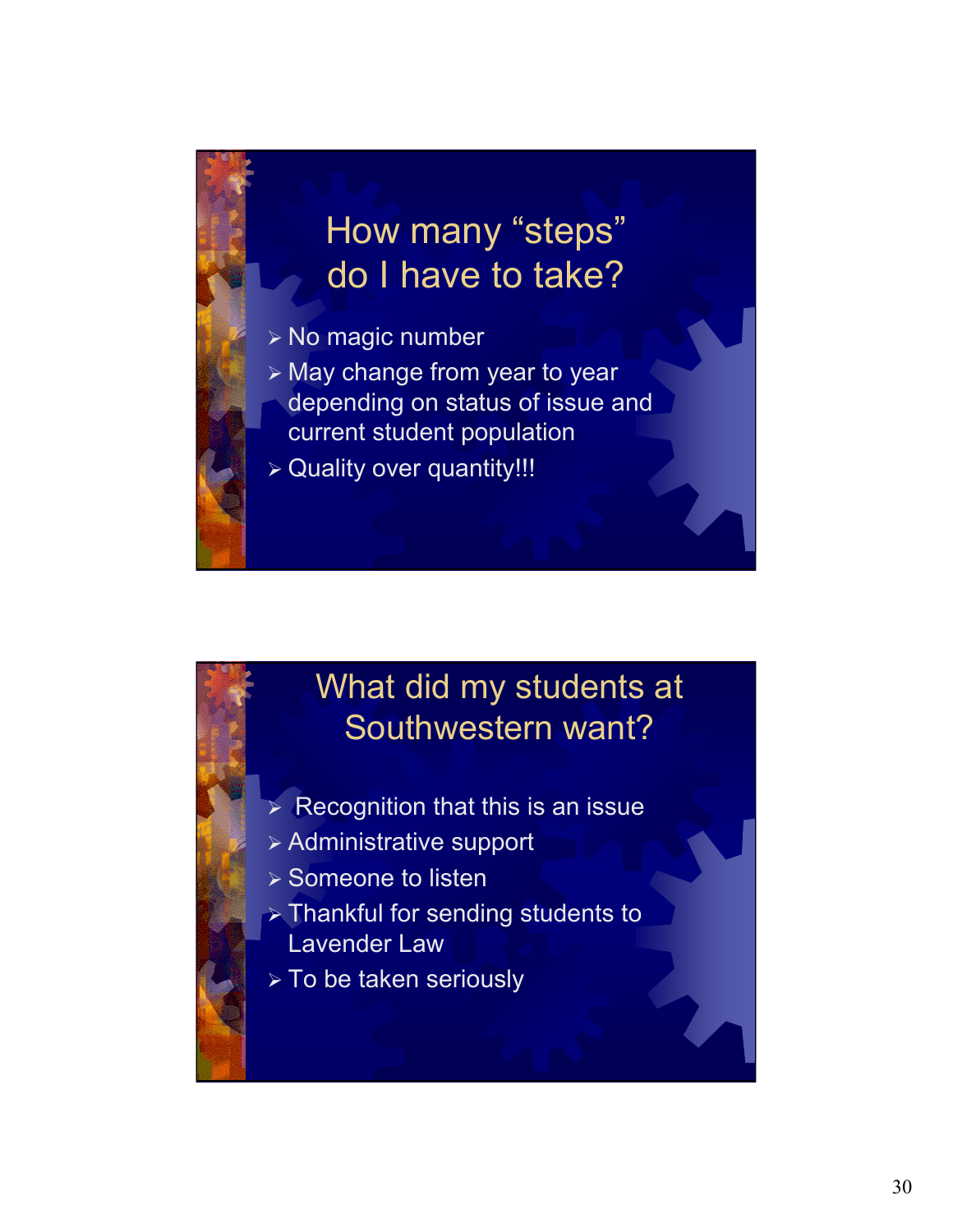

Is there something else we can be doing to address the needs of our students in terms of amelioration?

**Group Discussion**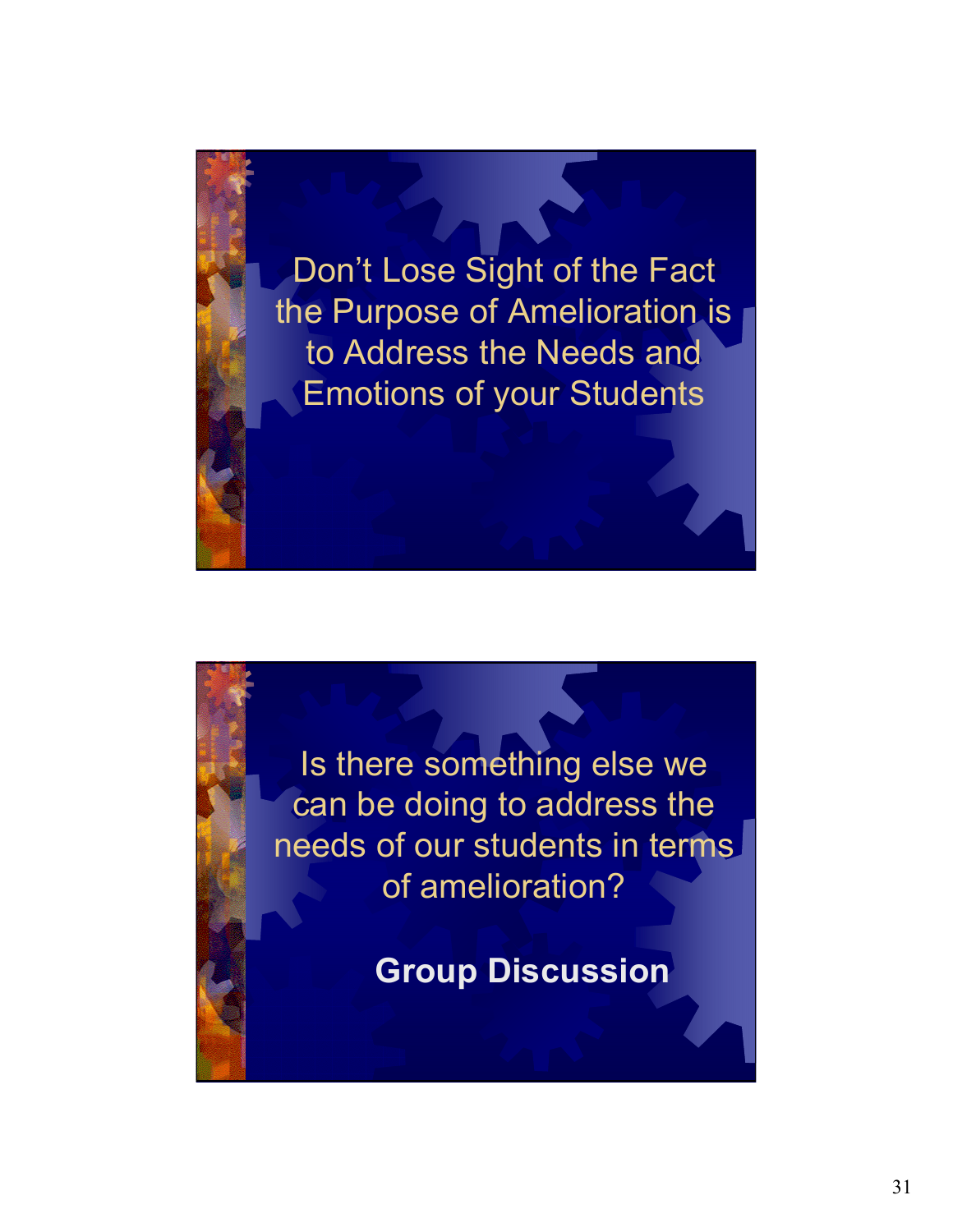# Building Stronger Ties to Your Local GLBT Bar and Community

- List of Potential Contacts
- Contact your local/county Bar Association
- Contact your local Gay and Lesbian Center
- **Example 2 Check with your own GLBT student** organization (often in touch with recent alumni)

### Why Build Stronger Ties?

- $\checkmark$  Mentor relationships
- $\checkmark$  Possible speakers (amelioration effort)
- $\checkmark$  Reaching out to the community to let them know you are trying to create an "inclusive" atmosphere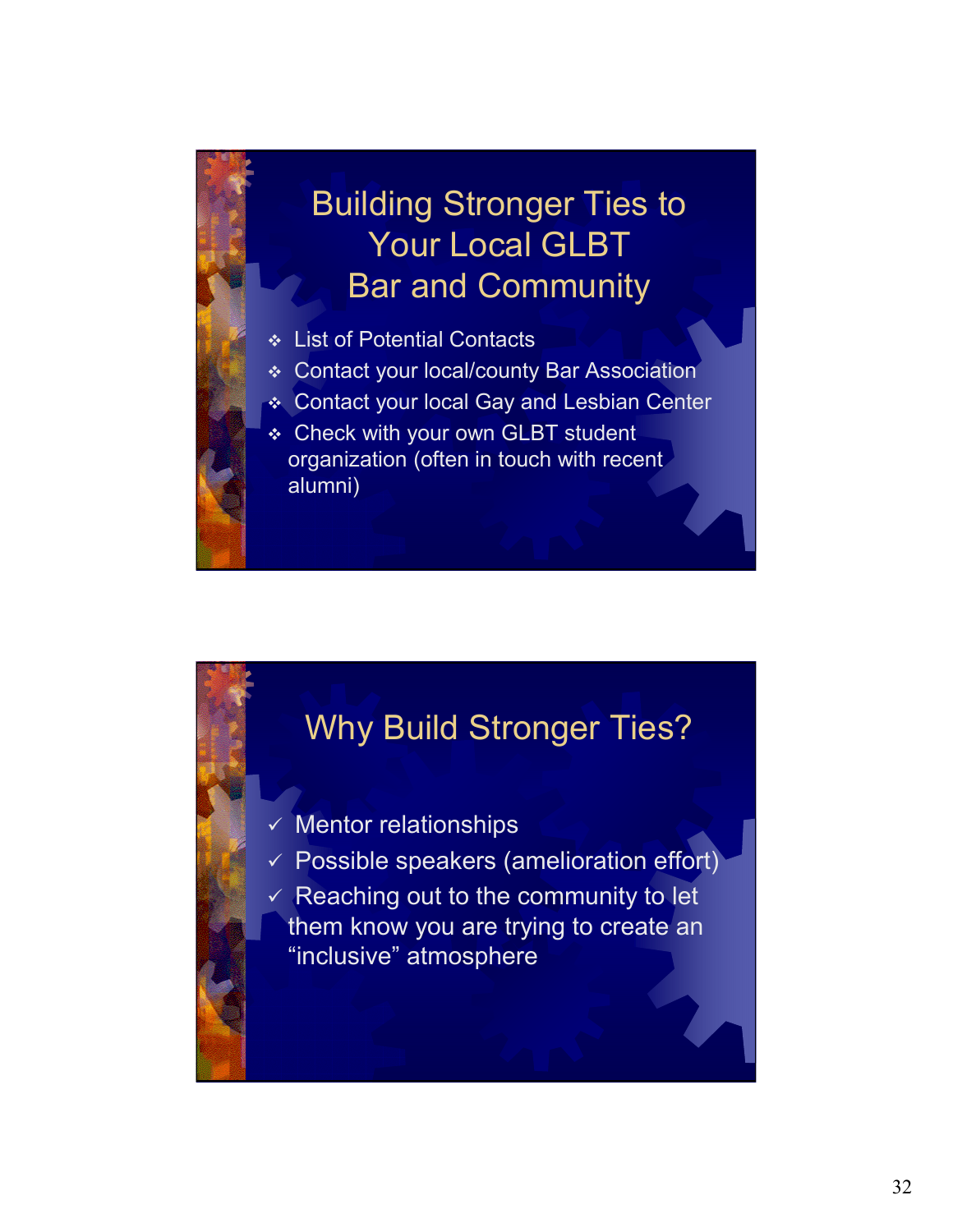# Objective #1: Military Recruiting: General Overview

 $\checkmark$ 

 $\checkmark$ 

 $\checkmark$ 

 $\checkmark$ 

 $\checkmark$ 

 $\checkmark$ 

 $\checkmark$ 

 $\checkmark$ 

**History of the Solomon Amendment**

**"Don't Ask, Don't Tell" Policy**

**Where the issue might be headed [ROTC and Military Recruiter Equal Access Act of 2004 (H.R. 3966)]**

Objective #2: Who are the "Players" in our Drama & What do They Say

Department of Defense AALS Suggestions from SALT Suggestions from Georgetown Suggestions from Survey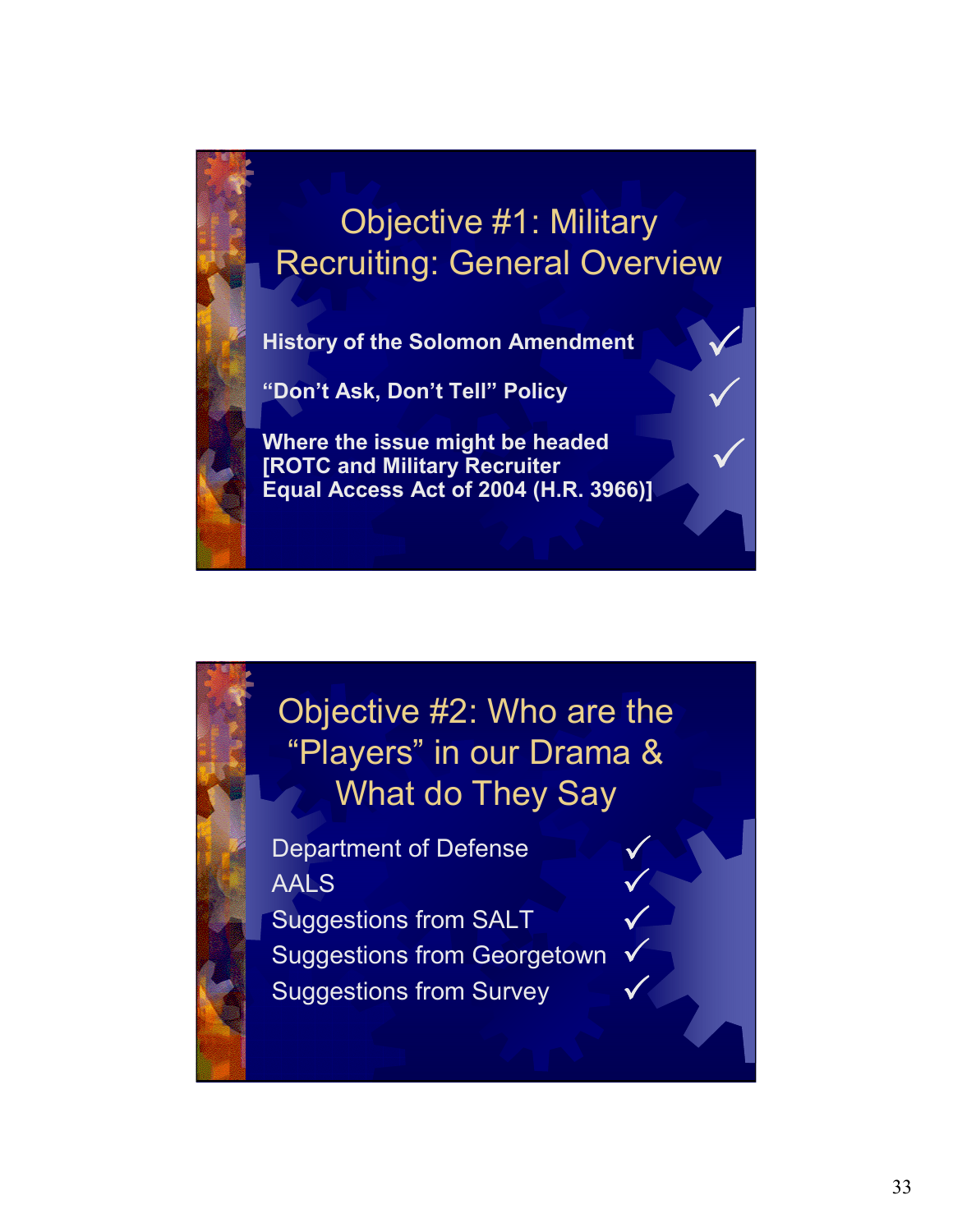Objective #3: Examples of Ameliorative Steps AALS Requirements Survey of ABA law schools SALT Suggestions Suggestions from Professor Feldblum  $\checkmark$  $\checkmark$  $\bigvee$  $\bigvee$ 

### Objective #4: Resources

 $\checkmark$ 

 $\checkmark$ 

 $\checkmark$ 

**Handouts** 

**Websites** 

Building stronger ties to your local GLBT Bar and community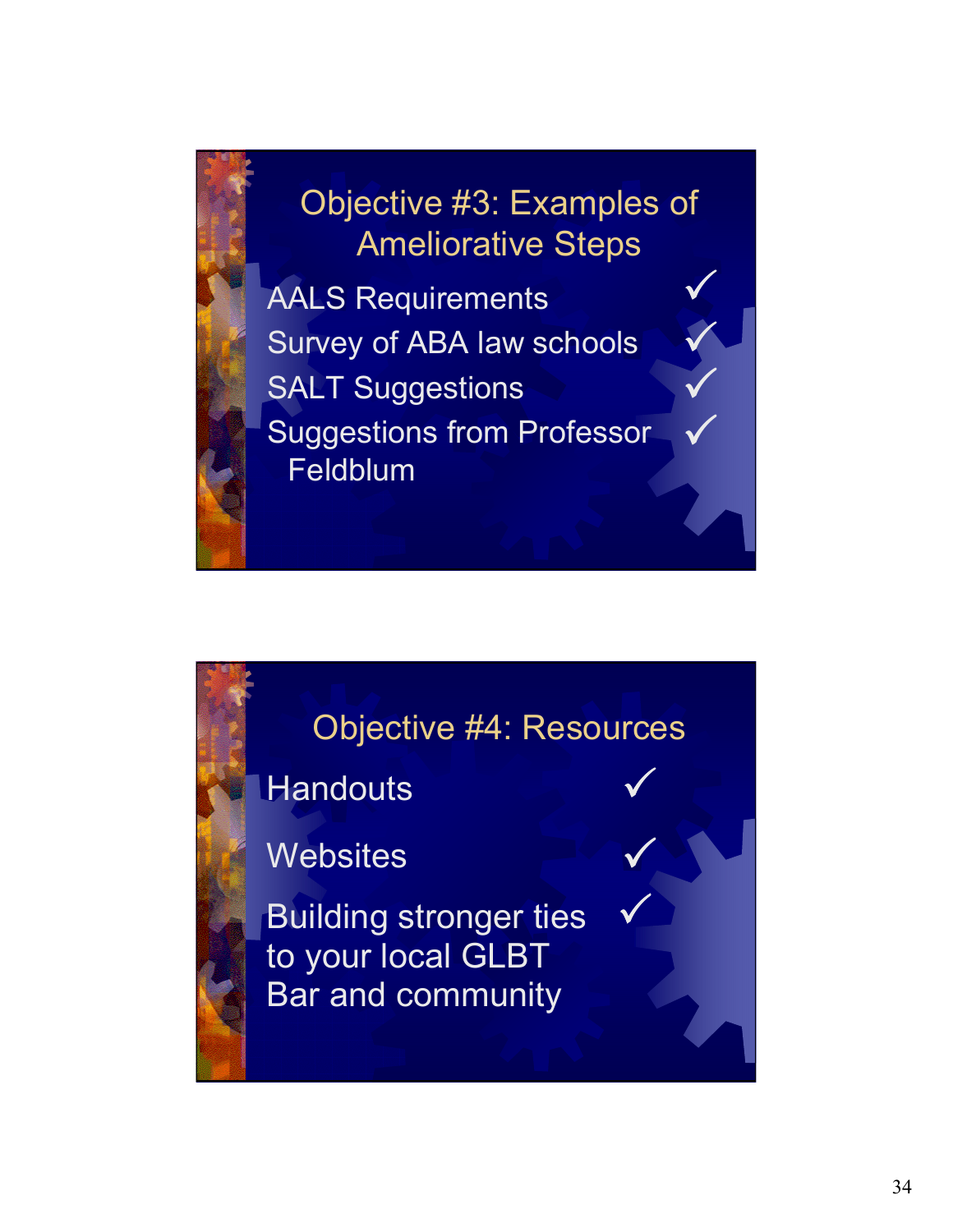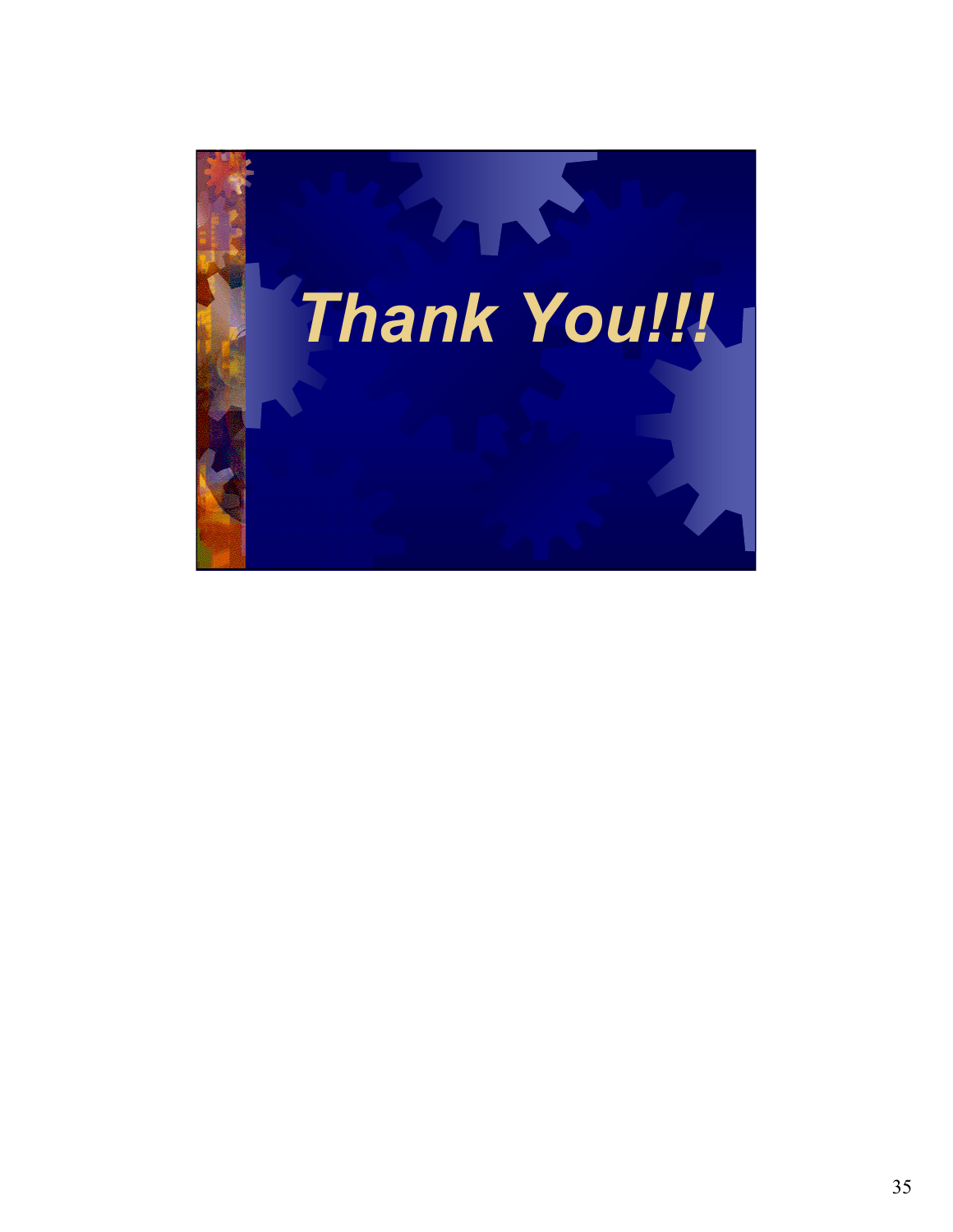# **Survey**

# Military Recruiting on Campus: Ameliorative Steps for Law Schools

Please answer the following questions to the best of your abilities and return this Survey in the enclosed self-addressed, pre-paid envelope.

| 1) Does your law school have a GLBT (Gay, Lesbian, Bisexual, and<br>Transgender) student group on campus?                                   |                            |                  | Yes | N <sub>0</sub> |  |
|---------------------------------------------------------------------------------------------------------------------------------------------|----------------------------|------------------|-----|----------------|--|
| 2) Is this student group officially recognized by the law school? Yes                                                                       |                            |                  |     | N <sub>0</sub> |  |
| 3) If your law school has such a group, to your knowledge,<br>does it include non-GLBT students?                                            |                            |                  |     | N <sub>0</sub> |  |
| 4) Does your law school take any steps to ameliorate the<br>presence of military recruiters on campus?                                      |                            |                  |     | N <sub>0</sub> |  |
| 5) Using the back of this Survey, please describe those steps.<br>(If necessary, please attach an additional sheet of paper.)               |                            |                  |     |                |  |
| 6) Does any member of the Career Services Office meet with<br>your GLBT student group to discuss the presence of the<br>military on campus? |                            |                  |     | N <sub>0</sub> |  |
| 7) In which NALP region is your school located?                                                                                             |                            |                  |     |                |  |
| <b>Northeast</b>                                                                                                                            | Mid-Atlantic               | <b>Southeast</b> |     |                |  |
| <b>Midwest</b>                                                                                                                              | <b>West/Rocky Mountain</b> |                  |     |                |  |
| 8) Name of your Law School (Optional): ______                                                                                               |                            |                  |     |                |  |
| 9) Comments:                                                                                                                                |                            |                  |     |                |  |
|                                                                                                                                             |                            |                  |     |                |  |